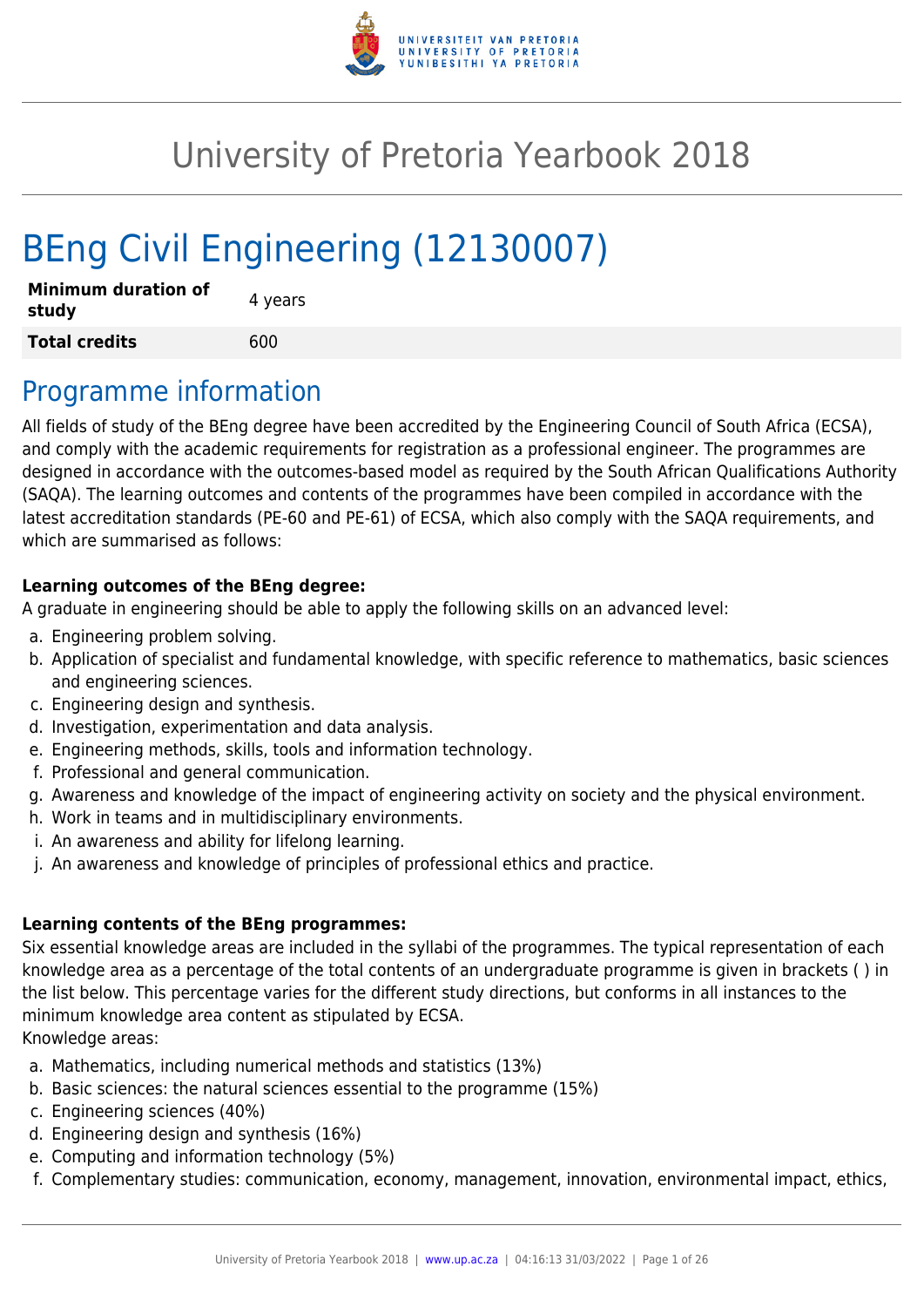

engineering practice (11%).

## Admission requirements

- The following persons will be considered for admission: a candidate who is in possession of a certificate that is deemed by the University to be equivalent to the required Grade 12 certificate with university endorsement; a candidate who is a graduate from another tertiary institution or has been granted the status of a graduate of such an institution; and a candidate who is a graduate of another faculty at the University of Pretoria.
- Life Orientation is excluded when calculating the APS.
- Grade 11 results are used in the provisional admission of prospective students.
- A valid qualification with admission to degree studies is required.
- Minimum subject and achievement requirements, as set out below, are required. On first-year level a student has a choice between Afrikaans and English as language medium. In certain cases, tuition may be presented in English only, for example in electives, where the lecturer may not speak Afrikaans or in cases where it is not economically or practically viable.
- Provisional admission to the four-year programmes in the School of Engineering is only guaranteed if a prospective student complies with ALL the requirements below.

**Note**: Candidates who do not comply with the minimum requirements, set out above, but who have obtained a minimum APS of 30, an achievement level of 5 for English or Afrikaans, 6 for Mathematics and 5 for Physical Science, will be considered for provisional admission to either the four-year programme or the ENGAGE programme based on the results of the NBT.

• Admission to ENGAGE in the School of Engineering will be determined by the results of the NBT, NSC results, an achievement level of 5 in Mathematics and 4 in Physical Science, as well as an achievement level of 4 in Afrikaans or English, together with an APS of 25. Students may apply directly to be considered for the ENGAGE programme.

|                             | <b>Minimum requirements</b> |  |  |                    |  |                                                                                                            |                         |  |  |  |            |  |
|-----------------------------|-----------------------------|--|--|--------------------|--|------------------------------------------------------------------------------------------------------------|-------------------------|--|--|--|------------|--|
|                             | <b>Achievement level</b>    |  |  |                    |  |                                                                                                            |                         |  |  |  |            |  |
| <b>Afrikaans or English</b> |                             |  |  | <b>Mathematics</b> |  |                                                                                                            | <b>Physical Science</b> |  |  |  | <b>APS</b> |  |
|                             |                             |  |  |                    |  | NSC/IEB  HIGCSE  AS-LeveI  A-LeveI  NSC/IEB  HIGCSE  AS-LeveI  A-LeveI  NSC/IEB  HIGCSE  AS-LeveI  A-LeveI |                         |  |  |  |            |  |
|                             |                             |  |  |                    |  |                                                                                                            | $R*$                    |  |  |  | B*         |  |

\* A-Level: C symbols for Mathematics, Physics and Chemistry will be considered for admission providing the required APS has been obtained.

| <b>ENGAGE Programme: Minimum requirements</b> |  |  |  |                    |  |                                                                                                            |                         |  |  |  |            |  |
|-----------------------------------------------|--|--|--|--------------------|--|------------------------------------------------------------------------------------------------------------|-------------------------|--|--|--|------------|--|
| <b>Achievement level</b>                      |  |  |  |                    |  |                                                                                                            |                         |  |  |  |            |  |
| <b>Afrikaans or English</b>                   |  |  |  | <b>Mathematics</b> |  |                                                                                                            | <b>Physical Science</b> |  |  |  | <b>APS</b> |  |
|                                               |  |  |  |                    |  | NSC/IEB  HIGCSE  AS-LeveI  A-LeveI  NSC/IEB  HIGCSE  AS-LeveI  A-LeveI  NSC/IEB  HIGCSE  AS-LeveI  A-LeveI |                         |  |  |  |            |  |
| 114                                           |  |  |  |                    |  |                                                                                                            |                         |  |  |  |            |  |

## Other programme-specific information

With a few exceptions, most modules offered at the School of Engineering are semester modules having credit values of either 8 or 16.

A student may be permitted by the Dean, on recommendation of the relevant head of the department, to register for an equivalent module in an alternate semester, although the module is normally offered to the student's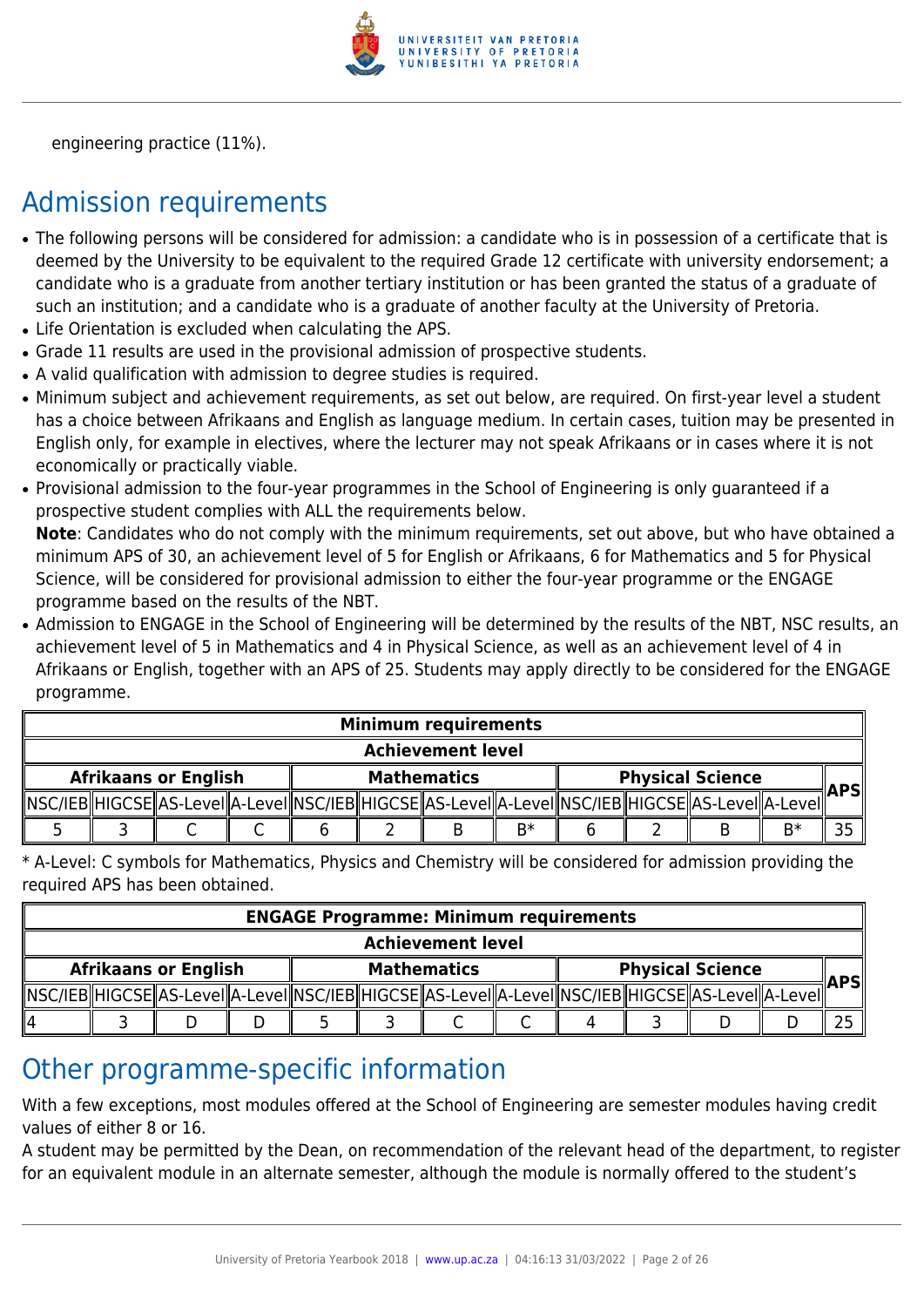

group in another semester, and providing that no timetable clashes occur.

#### **Please note**:

- 1. Students who did not pass SWK 122 Mechanics 122 in their first year of study can take the module in the first semester of the following year.
- 2. All students are required to successfully complete JCP 2013, Community-based project 203 as part of the requirements for the BEng degree. A student may register for the module during any of the years of study of the programme, but preferably not during the first or the final year of study.
- 3. Students registered for Chemical Engineering who have passed CBI 311, receive credit for CBI 410.
- 4. Mechanical Engineering: For the Aeronautical Option, the themes of both the Design and the Project must be aeronautical-related.
- 5. Offering of electives depends on the availability of resources and industry support.

## Promotion to next study year

#### **Promotion to the second semester of the first year and to the second year of study (Eng. 14)**

- a. A new first-year student who has failed in all the prescribed modules of the programme at the end of the first semester, is excluded from studies in the School of Engineering. A student who is registered for the Engineering Augmented Degree Programme and has passed only 8 credits will also be excluded.
- b. A student who complies with all the requirements of the first year of study, is promoted to the second year of study.
- c. A student who has not passed at least 70% of the credits of the first year of study after the November examinations, must reapply for admission should he/she intend to proceed with his/her studies. Application on the prescribed form must be submitted to the Student Administration of the School of Engineering not later than 11 January. Late applications will be accepted only in exceptional circumstances after approval by the Dean. Should first-year students be readmitted, conditions of readmission will be determined by the Admissions Committee.
- d. Students who have not passed all the prescribed modules at first year level (level 100), as well as students who are readmitted in terms of Faculty Regulations must register for the outstanding first-year level (level-100) modules.
- e. A student who is repeating his or her first year, may, on recommendation of the relevant heads of department and with the approval of the Dean, be permitted to enroll for modules of the second-year of study in addition to the first-year modules which he or she failed, providing that he or she complies with the prerequisites for the second-year modules and no timetable clashes occur. Students on the ENGAGE programme may, following the same procedure, be permitted to enrol for level-200 modules in addition to the level-100 modules which he/she failed providing that he/she complies with the prerequisites for the modules at 200-level and no timetable clashes occur. On recommendation of the relevant head of department and with special permission from the Dean, permission may be granted to exceed the prescribed number of credits. The total number of credits which may be approved may not exceed the normal number of credits per semester by more than 16 credits.
- f. Students in Computer, Electrical and Electronic Engineering, who fail a first-year module for the second time, forfeit the privilege of registering for any modules of an advanced year of study.

#### **Please note:**

i. From the second year of study each student should be in possession of an approved calculator. It is assumed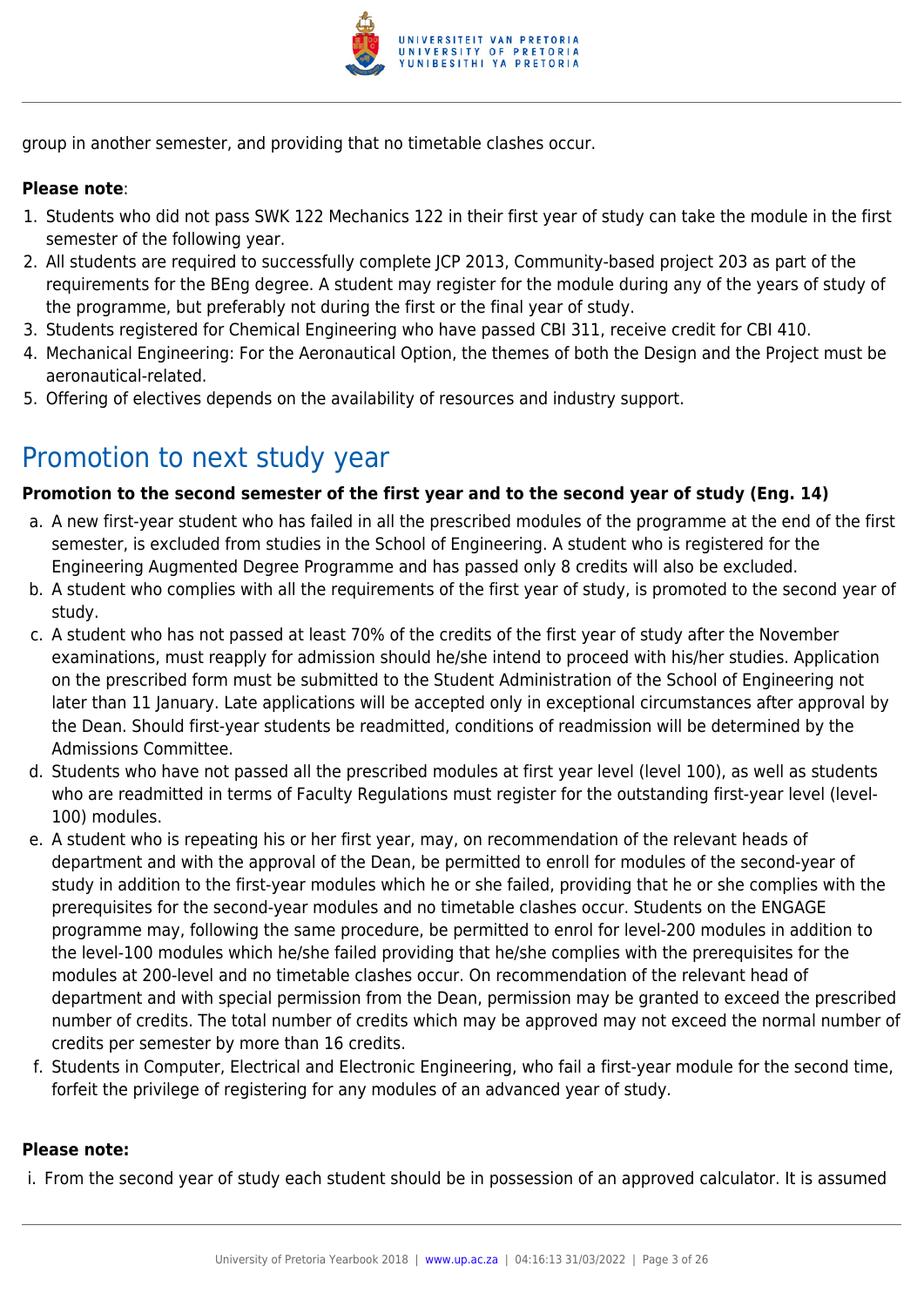

that each student will have easy access to a personal computer.

ii. Students who intend transferring to Mining Engineering, must familiarise themselves with the stipulations set out in the syllabi of PWP 121 Workshop practice 121.

#### **Promotion to the third year of study of the Four-year Programme, as well as to the third and the fourth years of study of the ENGAGE Programme. In case of the fourth year of study of the ENGAGE Programme, the words "first", "second" and "third" must be substituted with the words "second", "third" and "fourth" respectively. (Eng. 15)**

- a. A student who complies with all the requirements of the second year of study, is promoted to the third year of study.
- b. A student must pass all the prescribed modules at first year level (level 100) before he or she is admitted to any module at third year level (level 300).
- c. A student who is repeating his or her second year must register for all the second-year modules still outstanding. Such a student may, on recommendation of the relevant head of department and with the approval of the Dean, be permitted to enroll for modules of the third year of study in addition to the secondyear modules which he or she failed, providing that he or she complies with the prerequisites for the thirdyear modules and no timetable clashes occur. On recommendation of the relevant head of department, and with special permission from the Dean, permission may be granted to exceed the prescribed number of credits. The total number of credits which may be approved may not exceed the normal number of credits per semester by more than 16 credits.
- d. Students in Computer, Electrical and Electronic Engineering who fail a second-year module for the second time forfeit the privilege of registering for any modules of the third year of study.
- e. Students who intend transferring to Mining Engineering must familiarise themselves with the stipulations set out in the syllabi of PWP 120 Workshop practice 120, as well as PPY 317 Practical training 317.

#### **Promotion to the fourth year of study of the Four-year Programme, as well as to the fifth year of study of the ENGAGE Programme. In case of the fifth year of study of the ENGAGE Programme, the words "second", "third" and "fourth" must be substituted with the words "third", "fourth" and "fifth" respectively. (Eng. 16)**

- a. A student who complies with all the requirements of the third year of study is promoted to the fourth year of study. A student who does not comply with all the requirements but who is able to register for all outstanding modules in order to complete the degree programme, may at registration be promoted to the fourth year of study.
- b. A student must pass all the prescribed modules of the second year of study, before he or she is admitted to any module of the fourth year of study.
- c. A student who has not passed all the prescribed modules of the third year of study, must register for the outstanding modules. A student may be admitted by the Dean, on the recommendation of the head of department concerned, to modules of the fourth year of study, in addition to the outstanding third-year modules, provided that he or she complies with the prerequisites of the fourth-year modules and no timetable clashes occur. The total number of credits per semester for which a student registers may not exceed the normal number of credits per semester by more than 16 credits. In exceptional cases, the Dean may, on recommendation of the relevant head of department, permit a student to exceed the above limit.
- d. Students in Computer, Electrical and Electronic Engineering who fail a third-year module for the second time, forfeit the privilege of registering for any modules of the fourth year of study.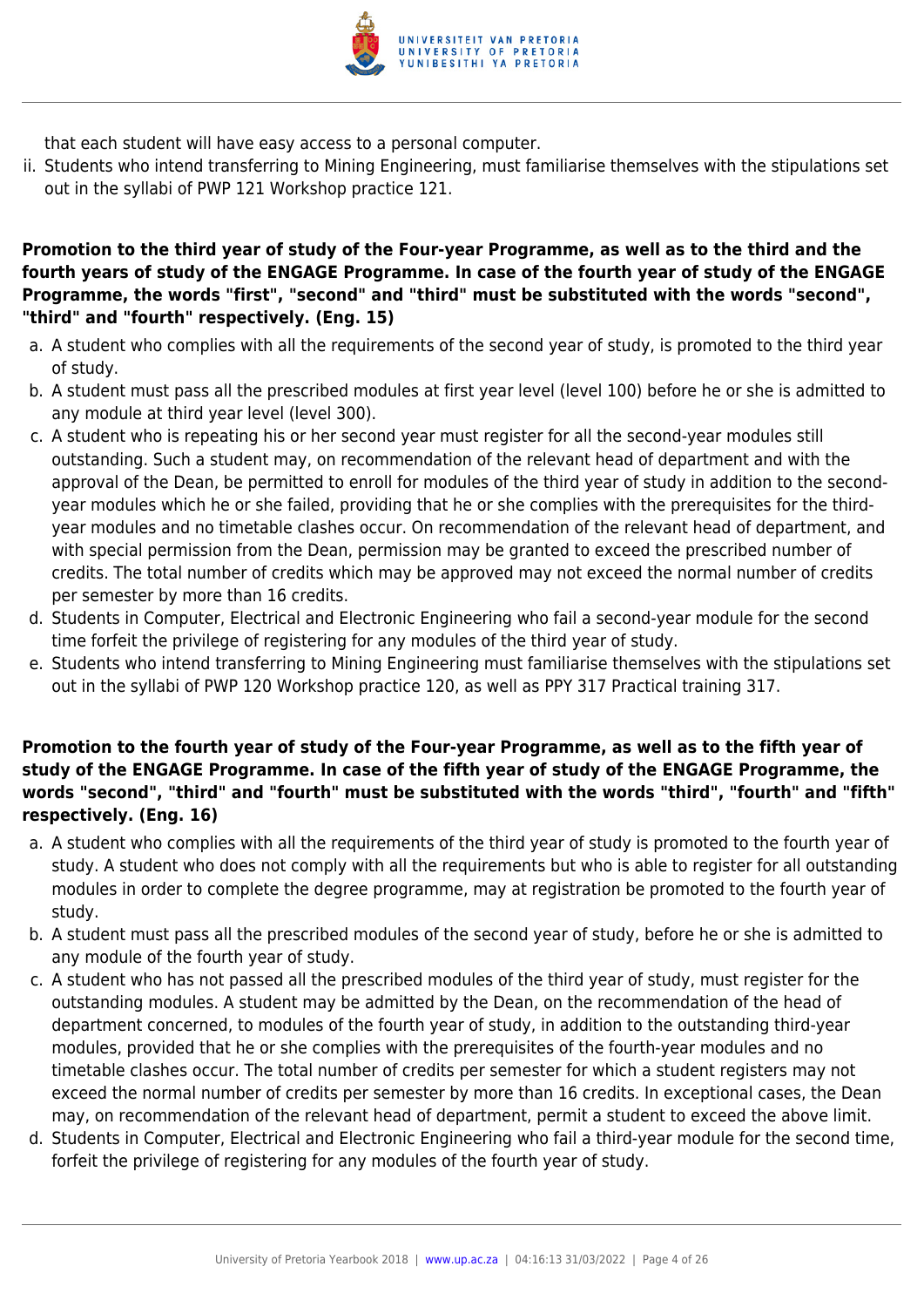

## Pass with distinction

- a. A student graduates with distinction if:
- i. no module of the third or fourth year of study of the four year programme or of the fourth or fifth year of the ENGAGE programme was repeated and a weighted average of at least 75% was obtained in one year in all the modules of the final year of study; and
- ii. the degree programme was completed within the prescribed four years for the four year programme and within the prescribed five years of the ENGAGE programme.
- b. Exceptional cases to the above will be considered by the Dean.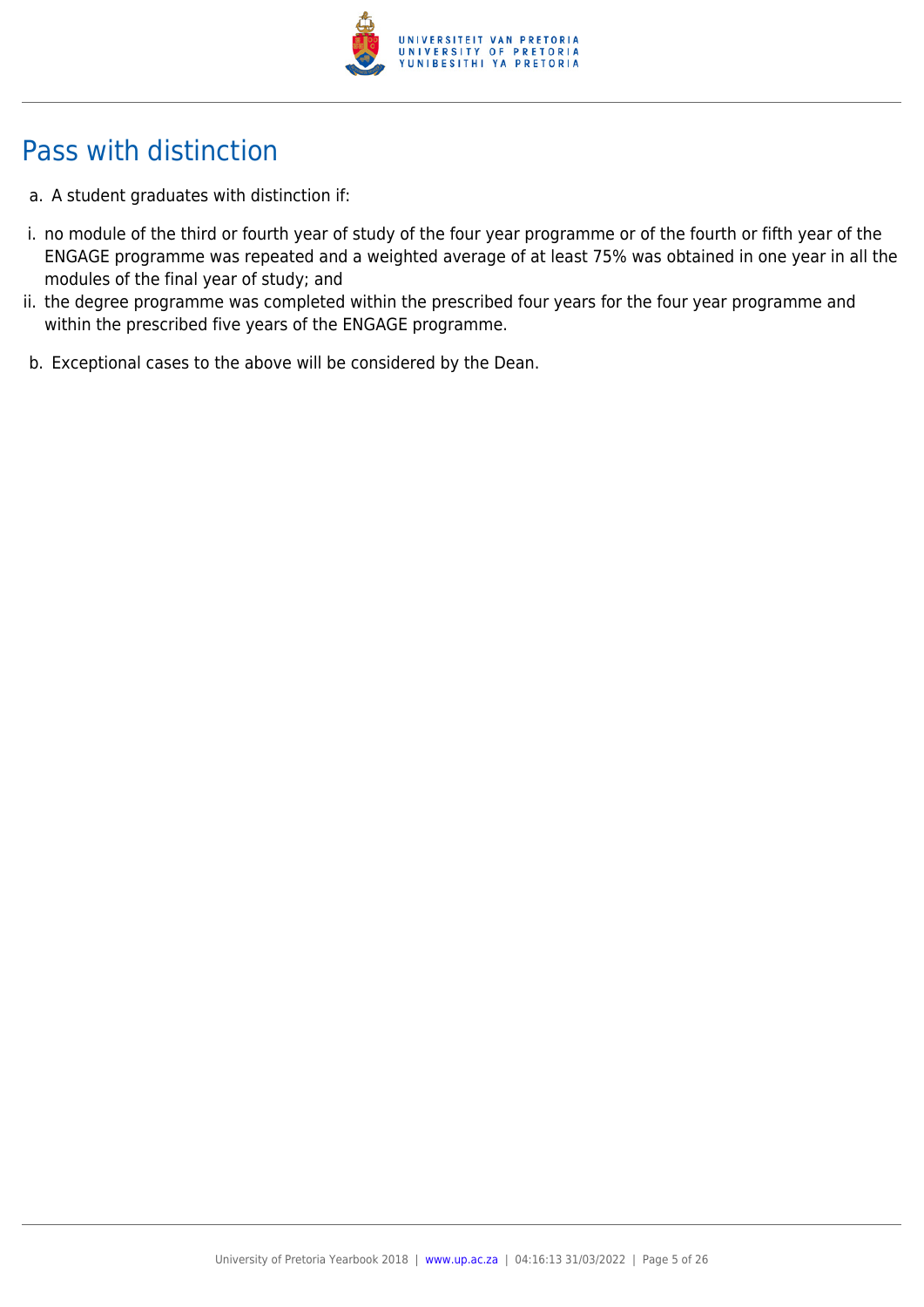

## Curriculum: Year 1

**Minimum credits: 144**

## **Fundamental modules**

## **Academic orientation 112 (UPO 112)**

| <b>Module credits</b>         | 0.00                                        |
|-------------------------------|---------------------------------------------|
| Language of tuition           | Afrikaans and English are used in one class |
| <b>Department</b>             | <b>EBIT Deans Office</b>                    |
| <b>Period of presentation</b> | Year                                        |

## **Core modules**

## **General chemistry 171 (CHM 171)**

| <b>Module credits</b>         | 16.00                                                                                                  |
|-------------------------------|--------------------------------------------------------------------------------------------------------|
| <b>Service modules</b>        | Faculty of Engineering, Built Environment and Information Technology                                   |
| <b>Prerequisites</b>          | No prerequisites.                                                                                      |
| <b>Contact time</b>           | 1 discussion class per week, 1 practical per week, 1 web-based period per week,<br>4 lectures per week |
| <b>Language of tuition</b>    | Separate classes for Afrikaans and English                                                             |
| <b>Department</b>             | Chemistry                                                                                              |
| <b>Period of presentation</b> | Semester 1                                                                                             |

#### **Module content**

General introduction to inorganic, analytical and physical chemistry. Nomenclature of inorganic ions and compounds, stoichiometric calculations concerning chemical reactions, redox reactions, solubilities and solutions, atomic structure, periodicity. Molecular structure and chemical bonding using the VSEPR model. Principles of reactivity, electrochemistry, energy and chemical reactions, entropy and free energy. Appropriate tutorial classes and practicals.

## **Electricity and electronics 122 (EBN 122)**

| <b>Module credits</b>         | 16.00                                                          |
|-------------------------------|----------------------------------------------------------------|
| <b>Prerequisites</b>          | No prerequisites.                                              |
| <b>Contact time</b>           | 1 practical per week, 1 tutorial per week, 3 lectures per week |
| <b>Language of tuition</b>    | Separate classes for Afrikaans and English                     |
| <b>Department</b>             | Electrical, Electronic and Computer Engineering                |
| <b>Period of presentation</b> | Semester 2                                                     |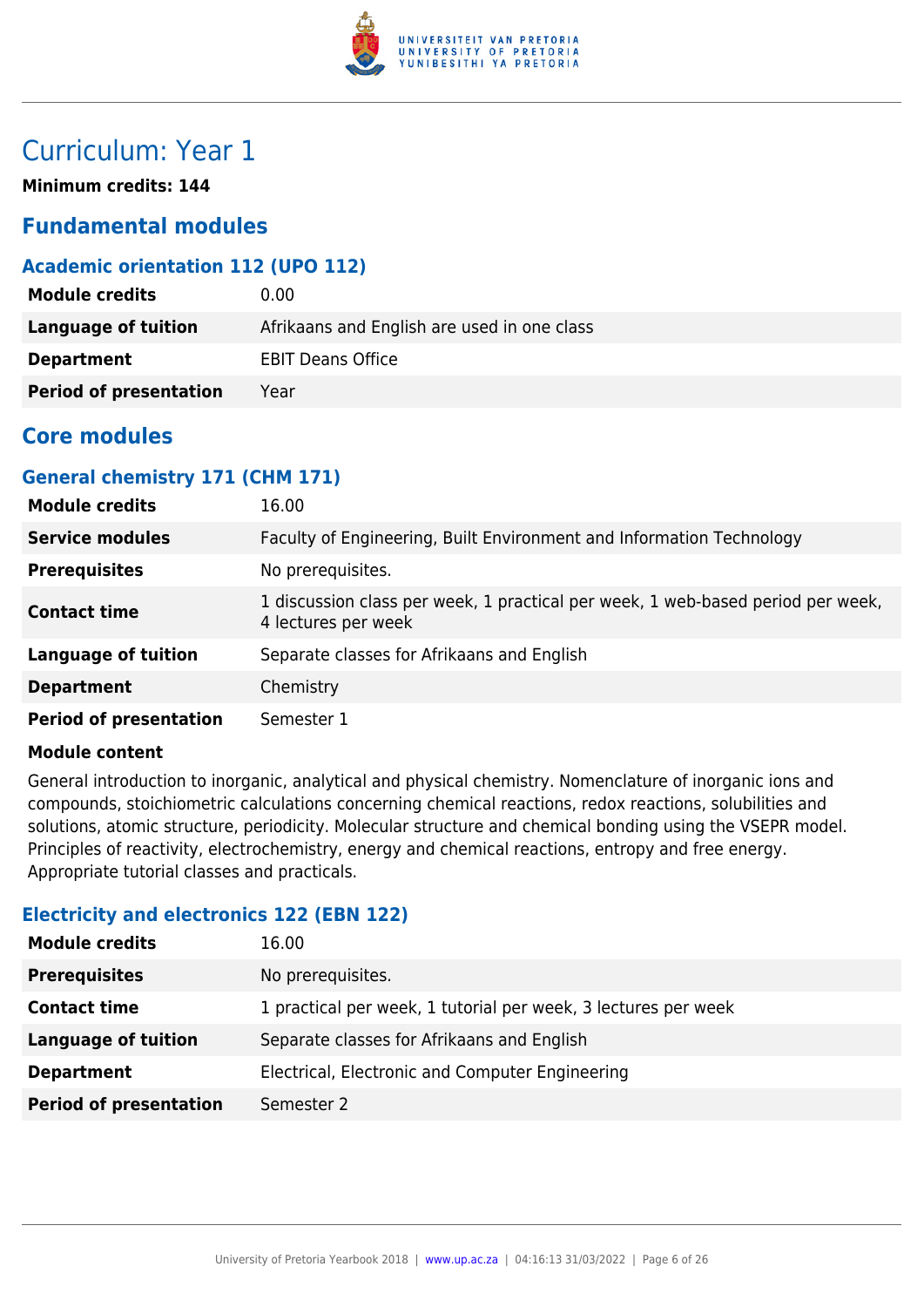

Electrical quantities, units, definitions, conventions. Electrical symbols, ideal and practical current and voltage sources, controlled sources. Ohm's law in resistive circuits, Kirchoff's current and voltage laws, resistors in series and parallel circuits, voltage and current division, mesh current and node voltage methods. Circuit theorems: linearity, superposition, Thevenin and Norton equivalent circuits, sources transformation, power calculation, maximum power transfer. Energy storage elements: current, voltage, power and energy in inductors and capacitors, inductors and capacitors in series and parallel. Ideal operational amplifiers and applications: inverting and noninverting amplifiers, summing amplifiers, current sources, integrators.

## **Physics 176 (FSK 176)**

| <b>Module credits</b>         | 16.00                                                                  |
|-------------------------------|------------------------------------------------------------------------|
| <b>Service modules</b>        | Faculty of Engineering, Built Environment and Information Technology   |
| <b>Prerequisites</b>          | No prerequisites.                                                      |
| <b>Contact time</b>           | 1 discussion class per week, 1 practical per week, 4 lectures per week |
| <b>Language of tuition</b>    | Separate classes for Afrikaans and English                             |
| <b>Department</b>             | Physics                                                                |
| <b>Period of presentation</b> | Semester 2                                                             |

#### **Module content**

Introductory mathematics: Symbols, exponents, logarithms, angles in degrees, radial measure, goniometry, differentiation, and integration. Motion along a straight line: position and displacement, acceleration. Vectors: adding vectors, components, multiplying vectors. Motion in two and three dimensions: projectile motion, circular motion. Force and motion: Newton's Law, force, friction. Kinetic energy and work: work, power. Potential energy: Centre of mass, linear momentum. Collisions: impulse and linear momentum, elastic collisions, inelastic collisions. Rotation: kinetic energy of rotation, torque. Oscillations and waves: Simple harmonic motion, types of waves, wavelength and frequency, interference of waves, standing waves, the Doppler effect. Temperature, heat and the first law of thermodynamics.

#### **Humanities and social sciences 110 (HAS 110)**

| <b>Module credits</b>         | 8.00                                                                 |
|-------------------------------|----------------------------------------------------------------------|
| <b>Service modules</b>        | Faculty of Engineering, Built Environment and Information Technology |
| <b>Prerequisites</b>          | No prerequisites.                                                    |
| <b>Contact time</b>           | 2 lectures per week                                                  |
| <b>Language of tuition</b>    | Separate classes for Afrikaans and English                           |
| <b>Department</b>             | Anthropology and Archaeology                                         |
| <b>Period of presentation</b> | Semester 1                                                           |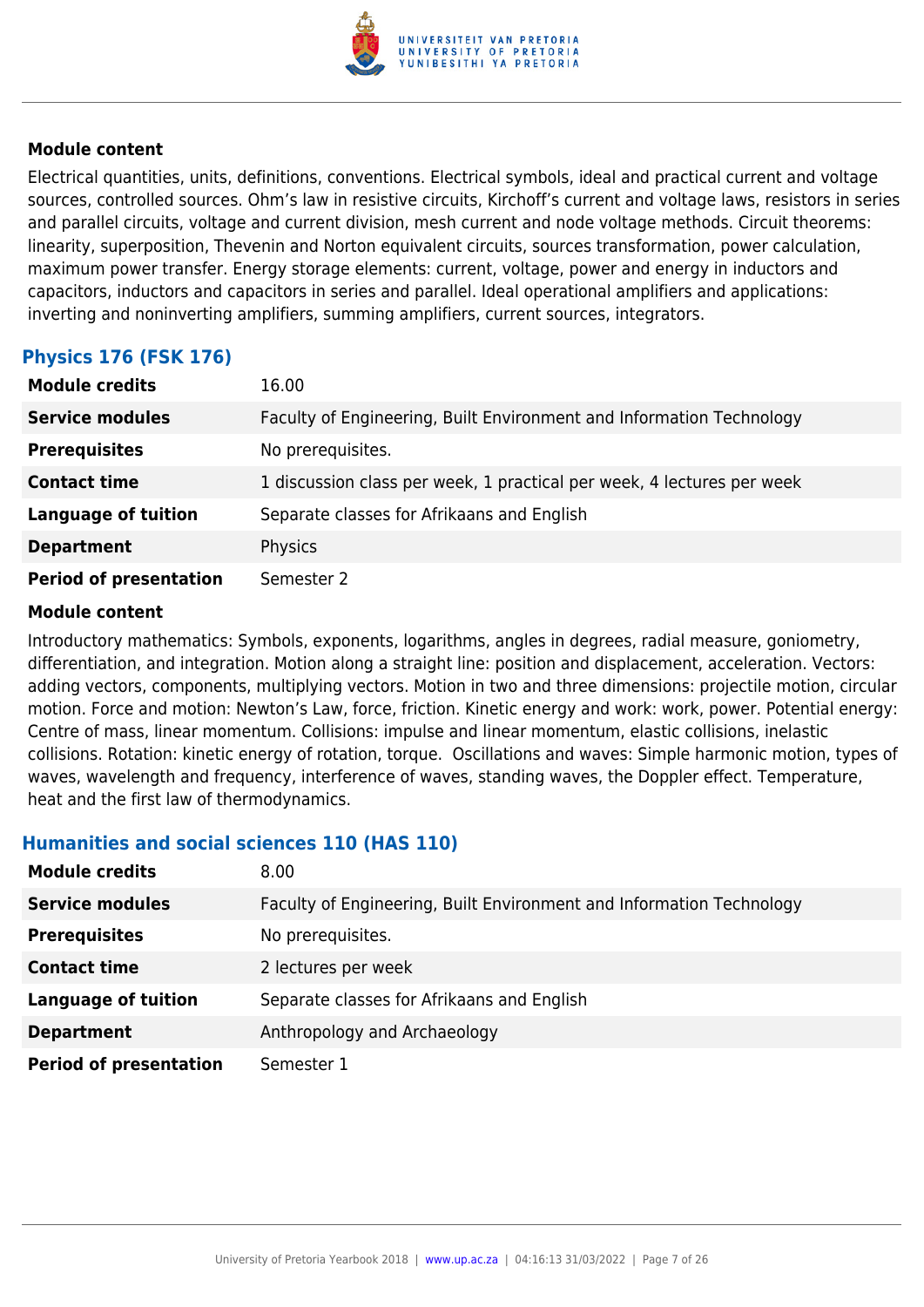

Social sciences: Perspectives on contemporary society

An introduction to long-standing questions about the nature of human societies and contemporary challenges. Topics to be discussed include globalisation and increasing connectedness; rising unemployment, inequality and poverty; rapid urbanisation and the modern city form; transformations in the nature of work; environmental degradation and tensions between sustainability and growth; shifts in global power relations; the future of the nation-state and supra-national governance structures; and possibilities for extending human rights and democracy. Critical questions are posed about modern selfhood, sociality, culture and identity against the background of new communications technologies, ever more multicultural societies, enduring gender, class and race inequities, and the emergence of new and the resurgence of older forms of social and political identity. These issues are approached from the vantage of our location in southern Africa and the continent, drawing on social science perspectives.

## **Humanities and social sciences 120 (HAS 120)**

| <b>Module credits</b>         | 8.00                                                                 |
|-------------------------------|----------------------------------------------------------------------|
| <b>Service modules</b>        | Faculty of Engineering, Built Environment and Information Technology |
| <b>Prerequisites</b>          | No prerequisites.                                                    |
| <b>Contact time</b>           | 2 lectures per week                                                  |
| <b>Language of tuition</b>    | Separate classes for Afrikaans and English                           |
| <b>Department</b>             | Afrikaans                                                            |
| <b>Period of presentation</b> | Semester 2                                                           |

#### **Module content**

Humanities: Text, culture and communication

Successful communication of ideas, values and traditions depends on understanding both the literal and implied meanings of texts. In this module students are introduced to a variety of texts, including original literary and visual texts, with a view to developing an understanding of how textual meanings have been constructed and negotiated over time. Students are encouraged to understand themselves as products of – and participants in – these traditions, ideas and values. Appropriate examples will be drawn from, among others, the Enlightenment, Modernism, Existentialism, Postmodernism and Post-colonialism.

## **Graphical communication 110 (MGC 110)**

| <b>Module credits</b>         | 16.00                                      |
|-------------------------------|--------------------------------------------|
| <b>Service modules</b>        | <b>Faculty of Education</b>                |
| <b>Prerequisites</b>          | No prerequisites.                          |
| <b>Contact time</b>           | 3 lectures per week, 3 tutorials per week  |
| <b>Language of tuition</b>    | Separate classes for Afrikaans and English |
| <b>Department</b>             | Mechanical and Aeronautical Engineering    |
| <b>Period of presentation</b> | Semester 1                                 |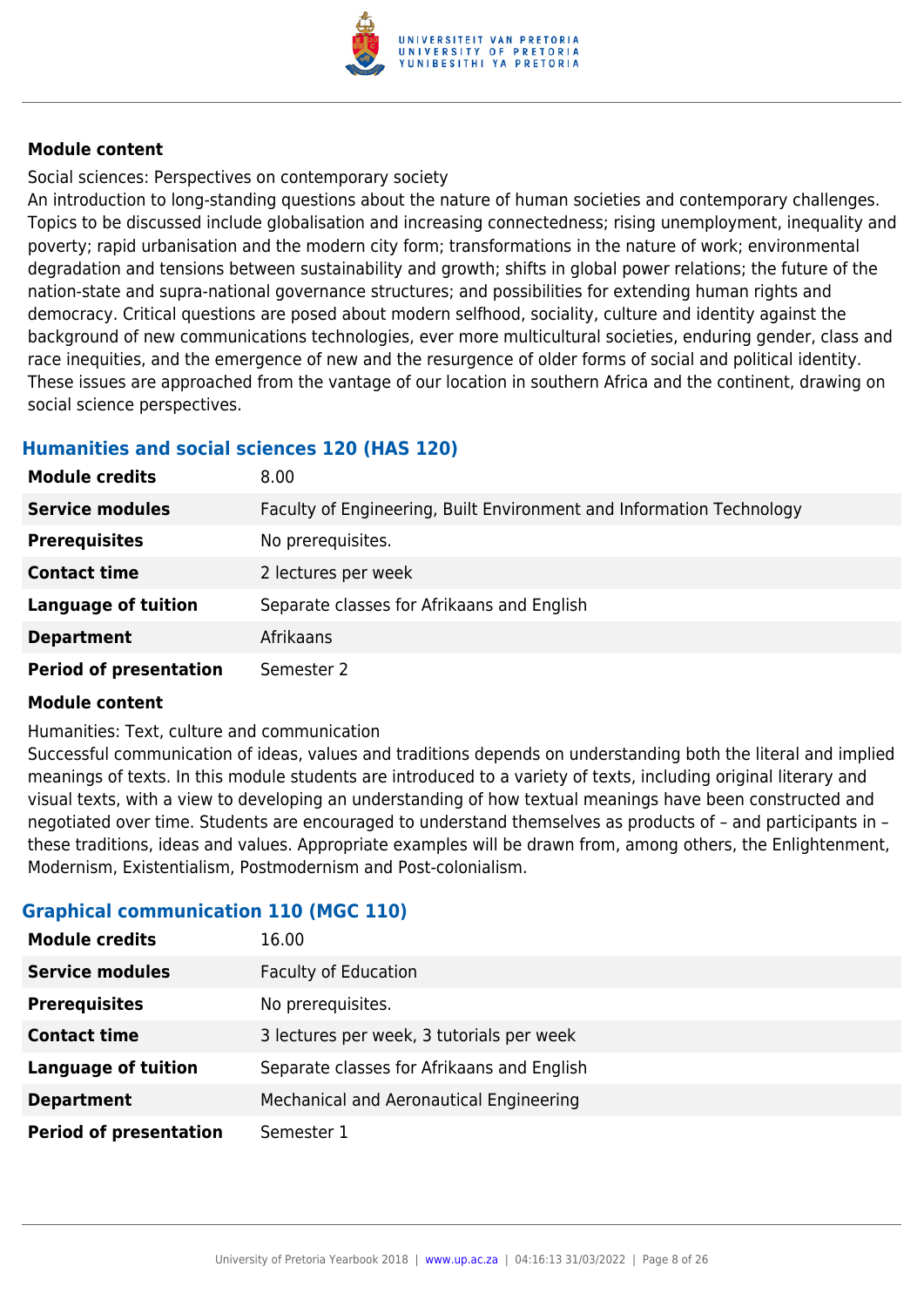

Freehand sketching covering the following: perspective, isometric and orthographic drawings. Drawing conventions, graphical techniques and assembly drawings. Evaluation of drawings and error detection. True lengths of lines, projections and intersections. Practical applications of these techniques. Introduction to computer-aided drawings, including dimensioning, crosshatching and detailing. Introduction to basic manufacturing processes including primary (casting, forging and extrusion) and secondary (drilling, turning, milling, grinding, broaching and sawing) manufacturing procedures.

## **Materials science 113 (NMC 113)**

| <b>Module credits</b>         | 16.00                                                          |
|-------------------------------|----------------------------------------------------------------|
| <b>Prerequisites</b>          | No prerequisites.                                              |
| <b>Contact time</b>           | 1 practical per week, 1 tutorial per week, 4 lectures per week |
| <b>Language of tuition</b>    | Separate classes for Afrikaans and English                     |
| <b>Department</b>             | Materials Science and Metallurgical Engineering                |
| <b>Period of presentation</b> | Semester 1                                                     |

#### **Module content**

Introduction to materials: the family of materials, atomic structure and types of bonding, crystal types and space arrangement of atoms, directions and planes in crystals, defects in crystals, diffusion in solids. Mechanical properties of materials: stress and strain, mechanical testing (strength, ductility, hardness, toughness, fatigue, creep), plastic deformation, solid-solution hardening, recrystallisation.

Polymeric materials: polymerisation and industrial methods, types of polymeric materials and their properties. Corrosion of metals: mechanisms and types of corrosion, corrosion rates, corrosion control. The heat treatment of steel: Fe-C phase diagram, equilibrium cooling, hardening and tempering of steel, stainless steel. Composite materials: Introduction, fibre reinforced polymeric composites, concrete, asphalt, wood.

| <b>Module credits</b>         | 16.00                                        |
|-------------------------------|----------------------------------------------|
| <b>Service modules</b>        | Faculty of Natural and Agricultural Sciences |
| <b>Prerequisites</b>          | <b>WTW 158</b>                               |
| <b>Contact time</b>           | 2 tutorials per week, 4 lectures per week    |
| <b>Language of tuition</b>    | Separate classes for Afrikaans and English   |
| <b>Department</b>             | Civil Engineering                            |
| <b>Period of presentation</b> | Semester 2                                   |

#### **Mechanics 122 (SWK 122)**

#### **Module content**

Equivalent force systems, resultants. Newton's laws, units. Forces acting on particles. Rigid bodies: principle of transmissibility, resultant of parallel forces. Vector moments and scalar moments. Relationship between scalarand vector moments. Couples. Equivalent force systems on rigid bodies. Resultants of forces on rigid bodies. Equilibrium in two and three dimensions. Hooke's law. Trusses and frameworks. Centroids and second moments of area. Beams: distributed forces, shear force, bending moment, method of sections, relationship between load, shear force and bending moment.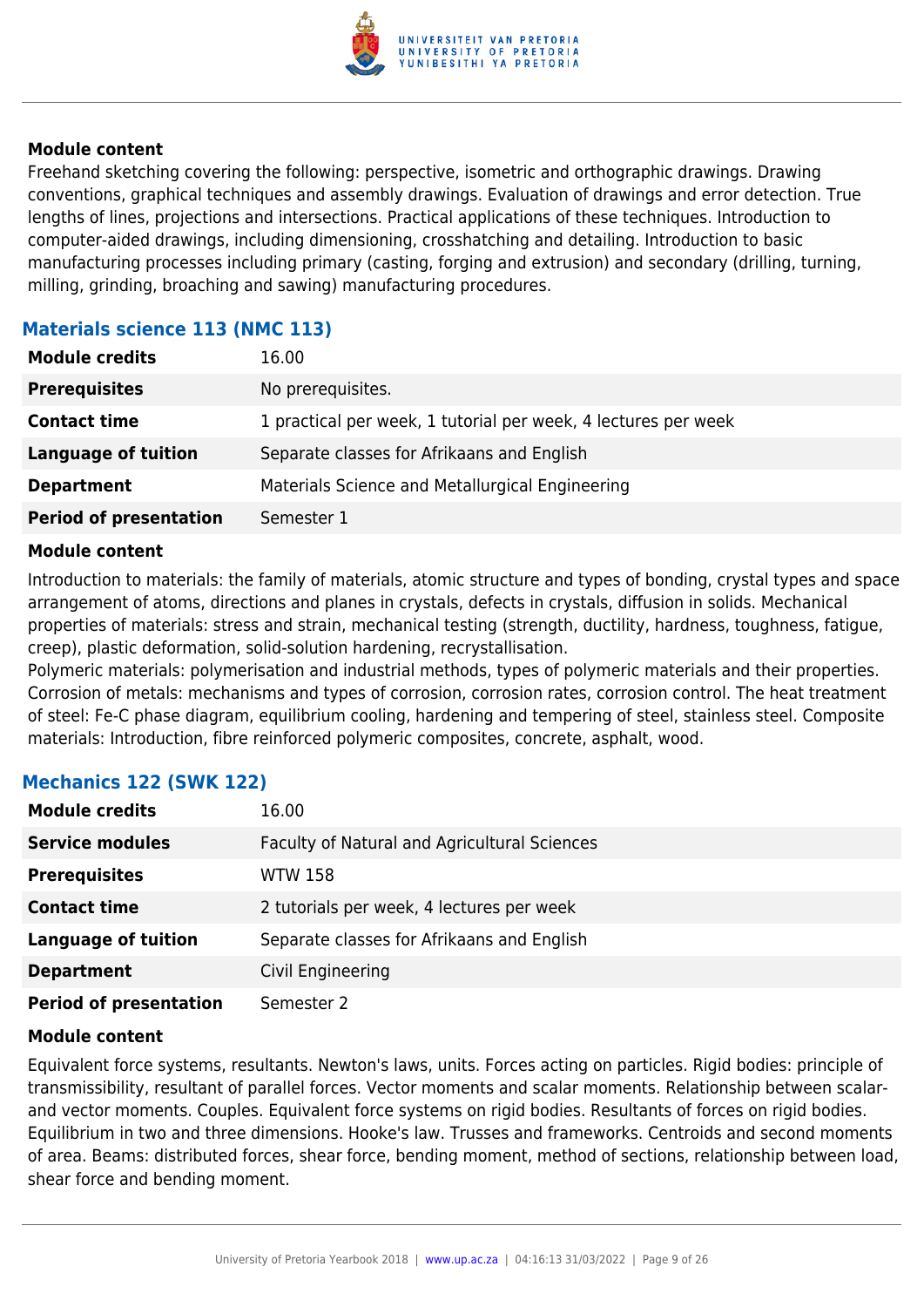

## **Workshop practice 121 (SWP 121)**

| <b>Module credits</b>         | 6.00                                       |
|-------------------------------|--------------------------------------------|
| <b>Prerequisites</b>          | No prerequisites.                          |
| <b>Contact time</b>           | 1 other contact session per week           |
| <b>Language of tuition</b>    | Separate classes for Afrikaans and English |
| <b>Department</b>             | Civil Engineering                          |
| <b>Period of presentation</b> | Semester 2                                 |
|                               |                                            |

#### **Module content**

\*Attendance module only

The module is offered at the end of the first year of study and lasts at least eight days during which the students receive training in the following workshops: formwork, scaffolding, masonry, welding and structural steel.

## **Calculus 158 (WTW 158)**

| <b>Module credits</b>         | 16.00                                                                                                              |
|-------------------------------|--------------------------------------------------------------------------------------------------------------------|
| <b>Service modules</b>        | Faculty of Engineering, Built Environment and Information Technology                                               |
| <b>Prerequisites</b>          | Refer to Regulation 1.2: A candidate must have passed Mathematics with at least<br>60% in the Grade 12 examination |
| <b>Contact time</b>           | 1 tutorial per week, 4 lectures per week                                                                           |
| <b>Language of tuition</b>    | Separate classes for Afrikaans and English                                                                         |
| <b>Department</b>             | <b>Mathematics and Applied Mathematics</b>                                                                         |
| <b>Period of presentation</b> | Semester 1                                                                                                         |

#### **Module content**

\*This module is designed for first-year engineering students. Students will not be credited for more than one of the following modules for their degree: WTW 158, WTW 114, WTW 134, WTW 165. Introduction to vector algebra. Functions, limits and continuity. Differential calculus of single variable functions, rate of change, graph sketching, applications. The mean value theorem, the rule of L'Hospital. Indefinite integrals, integration.

#### **Mathematics 164 (WTW 164)**

| <b>Module credits</b>         | 16.00                                      |
|-------------------------------|--------------------------------------------|
| <b>Prerequisites</b>          | WTW 114 GS or WTW 158 GS                   |
| <b>Contact time</b>           | 1 tutorial per week, 4 lectures per week   |
| <b>Language of tuition</b>    | Separate classes for Afrikaans and English |
| <b>Department</b>             | <b>Mathematics and Applied Mathematics</b> |
| <b>Period of presentation</b> | Semester 2                                 |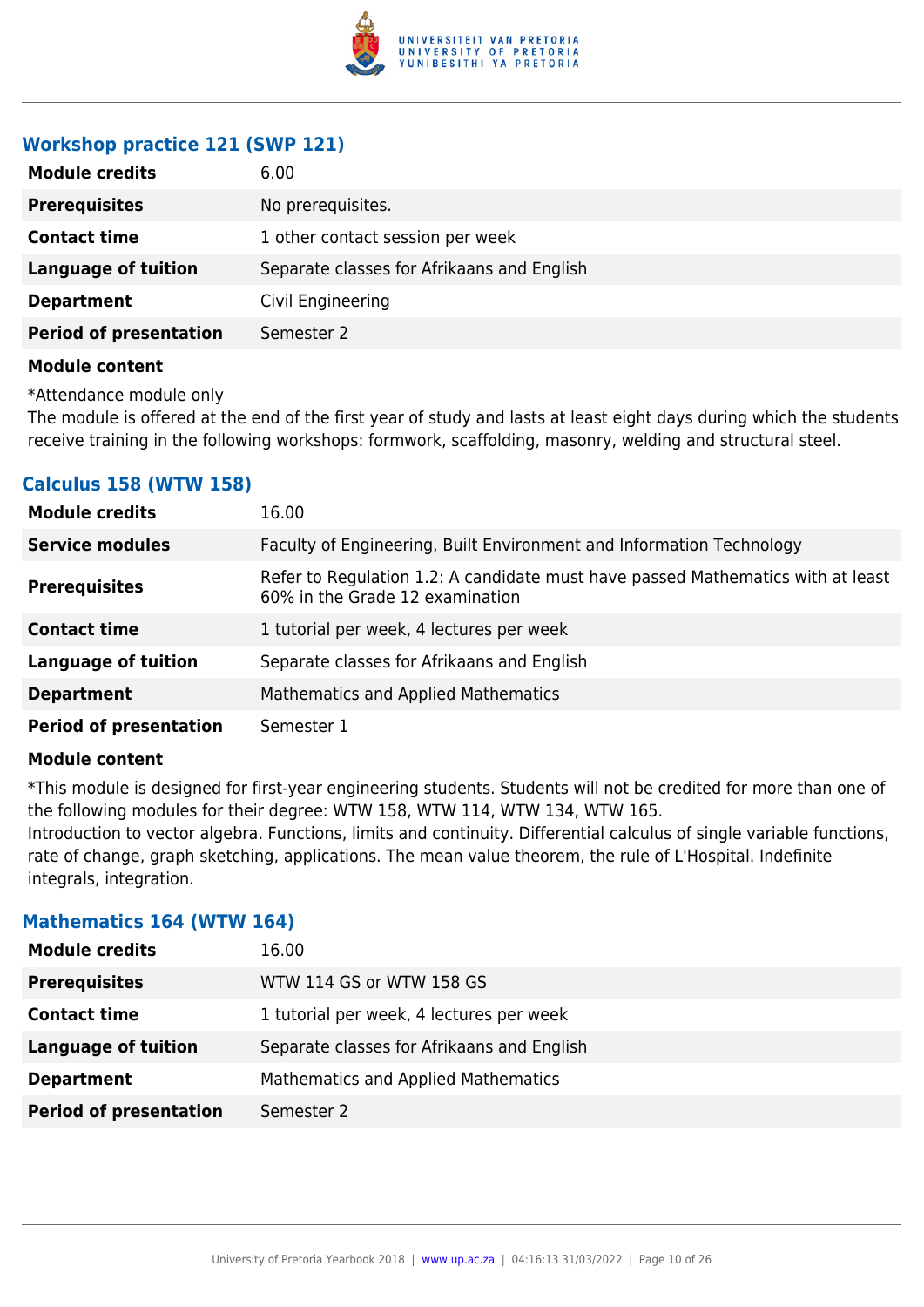

\*This module is designed for first-year engineering students. Students will not be credited for more than one of the following modules for their degree: WTW 146, WTW 148 and WTW 124,

Vector algebra with applications to lines and planes in space, matrix algebra, systems of linear equations, determinants, complex numbers, factorisation of polynomials and conic sections. Integration techniques, improper integrals. The definite integral, fundamental theorem of Calculus. Applications of integration. Elementary power series and Taylor's theorem. Vector functions, space curves and arc lengths. Quadratic surfaces and multivariable functions.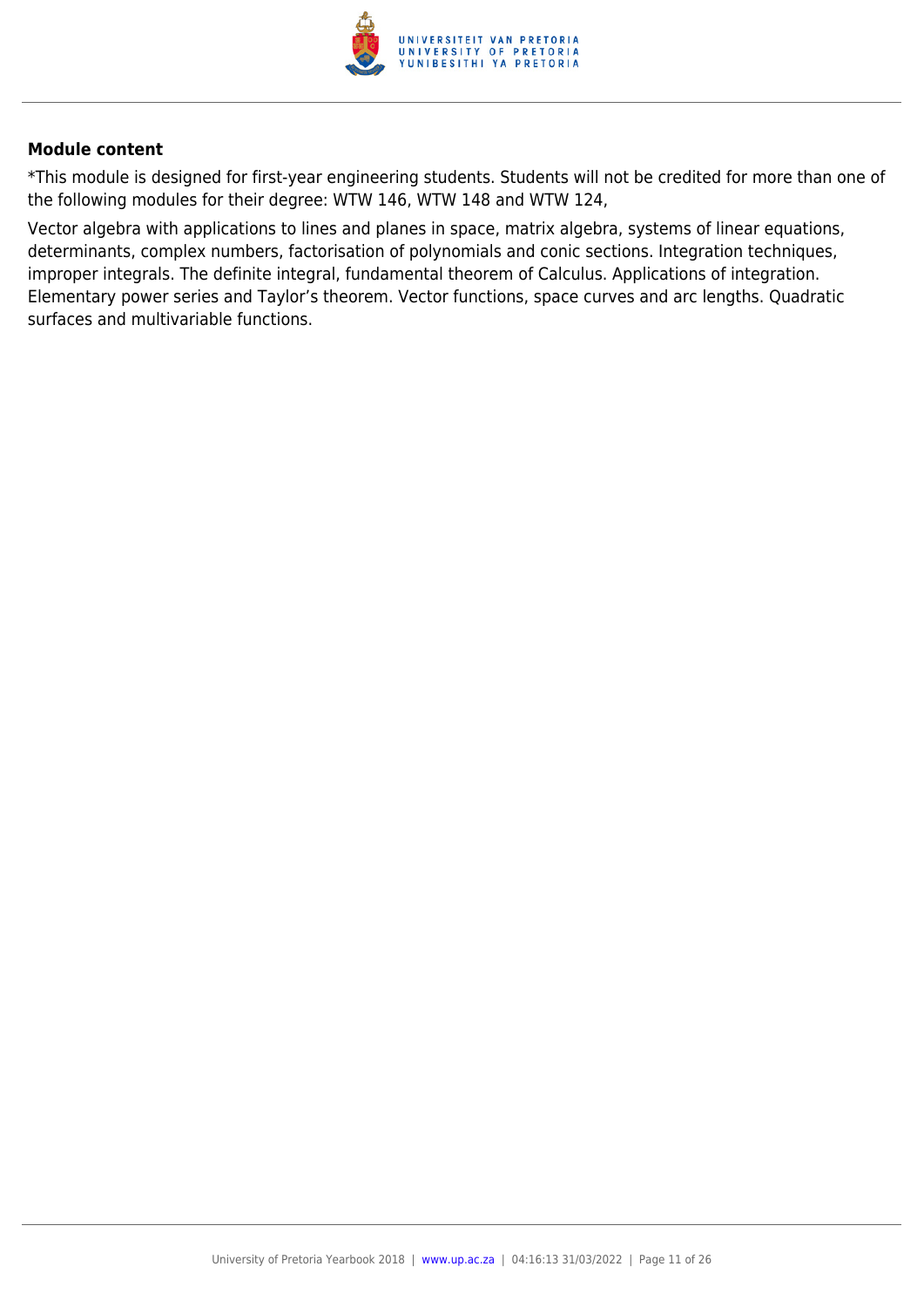

## Curriculum: Year 2

**Minimum credits: 152**

## **Core modules**

## **Engineering statistics 220 (BES 220)**

| <b>Module credits</b>         | 8.00                                       |
|-------------------------------|--------------------------------------------|
| <b>Prerequisites</b>          | WTW 158 GS, WTW 164 GS                     |
| <b>Contact time</b>           | 3 lectures per week                        |
| Language of tuition           | Separate classes for Afrikaans and English |
| <b>Department</b>             | Industrial and Systems Engineering         |
| <b>Period of presentation</b> | Semester 2                                 |

#### **Module content**

Engineering systems are often subjected to variation, uncertainty and incomplete information. Mathematical statistics provides the basis for effectively handling and quantifying the effect of these factors. This module provides an introduction to the concepts of mathematical statistics and will include the following syllabus themes: data analysis, probability theory, stochastic modelling, statistical inference and regression analysis.

## **Geology for engineering 256 (GLY 256)**

| <b>Module credits</b>         | 16.00                                                                 |
|-------------------------------|-----------------------------------------------------------------------|
| <b>Prerequisites</b>          | Only for BEng Mining Engineering and BEng Civil Engineering students. |
| <b>Contact time</b>           | 1 practical per week, 4 lectures per week                             |
| <b>Language of tuition</b>    | Module is presented in English                                        |
| <b>Department</b>             | Geology                                                               |
| <b>Period of presentation</b> | Semester 1                                                            |

#### **Module content**

This module is given to Mining and Civil Engineering students, focused on the practical application of basic geological principles to engineering problems. The course covers basic rock identification, principles of stratigraphy and landscape formation, and engineering applications of geology such as mining, slope stability, and civil applications. Practicals cover geological maps and profiles, as well as basic rock identification.

## **Community-based project 203 (JCP 203)**

| <b>Module credits</b> | 8.00                                       |
|-----------------------|--------------------------------------------|
| <b>Prerequisites</b>  | No prerequisites.                          |
| <b>Contact time</b>   | 1 lecture per week                         |
| Language of tuition   | Separate classes for Afrikaans and English |
| <b>Department</b>     | <b>Informatics</b>                         |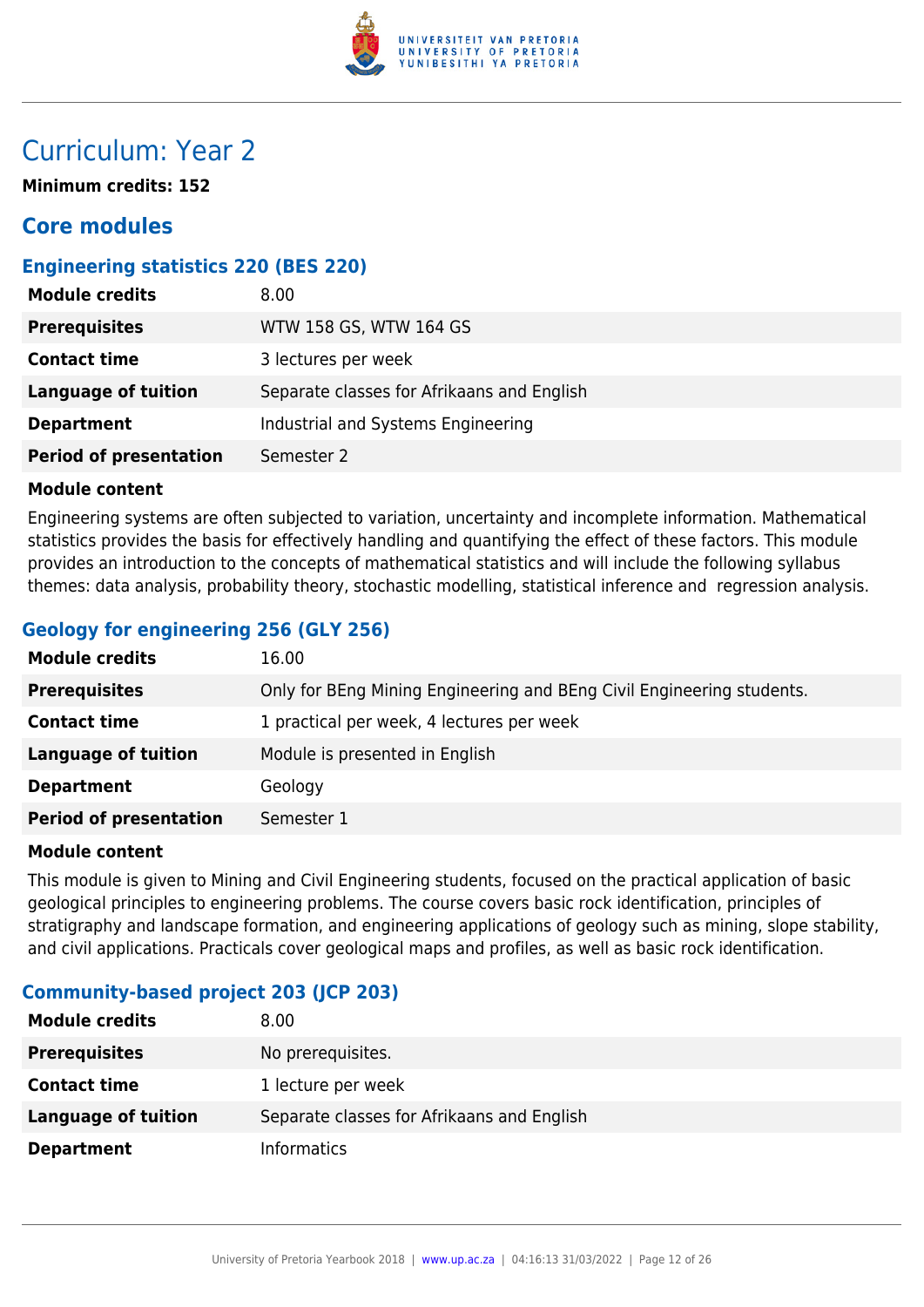

#### **Period of presentation** Year

#### **Module content**

This module is integrated into all undergraduate academic programmes offered by the Faculty. Main objectives: execution of a community project aimed at achieving a beneficial impact on a section of society; awareness of personal, social and cultural values and an understanding of social issues; and development of life skills. Assessment: project proposal, written progress reports, peer assessment, assessment by community, presentation, report presented in the form of a blog.

## **Civil engineering measurement techniques 221 (SBZ 221)**

| <b>Module credits</b>         | 8.00                                                           |
|-------------------------------|----------------------------------------------------------------|
| <b>Prerequisites</b>          | (SWK 210)                                                      |
| <b>Contact time</b>           | 1 practical per week, 1 tutorial per week, 2 lectures per week |
| <b>Language of tuition</b>    | Module is presented in English                                 |
| <b>Department</b>             | Civil Engineering                                              |
| <b>Period of presentation</b> | Semester 2                                                     |
|                               |                                                                |

#### **Module content**

Measurement instruments and measurement techniques used in engineering applications. Theory of the Wheatstone bridge and the application of strain gauges to measurement instruments. Accuracy, precision, resolution, hysteresis and linearity. Load cells, pressure sensors, displacement transducers, stress cells and inclinometers. Adjustment and use of plane table, level, compass and theodolite. Elementary site survey and levelling. Definition of survey. Coordinate systems and bearing. Method of determining levels. Tachometry.

#### **Pavement materials and design 221 (SGM 221)**

| <b>Module credits</b>         | 16.00                                                          |
|-------------------------------|----------------------------------------------------------------|
| <b>Prerequisites</b>          | <b>GLY 256 GS</b>                                              |
| <b>Contact time</b>           | 1 practical per week, 1 tutorial per week, 3 lectures per week |
| <b>Language of tuition</b>    | Separate classes for Afrikaans and English                     |
| <b>Department</b>             | Civil Engineering                                              |
| <b>Period of presentation</b> | Semester 2                                                     |

#### **Module content**

Geological origin. Soil tests and classification systems. Compaction, stabilisation. Bitumen and tar. Introduction to pavements. Overview of road building materials. Pavement design principles and methods.

## **Structural analysis 223 (SIN 223)**

| <b>Module credits</b> | 16.00                                                           |
|-----------------------|-----------------------------------------------------------------|
| <b>Prerequisites</b>  | WTW 161, WTW 168 and SWK 210                                    |
| <b>Contact time</b>   | 1 tutorial per week, 2 practicals per week, 3 lectures per week |
| Language of tuition   | Separate classes for Afrikaans and English                      |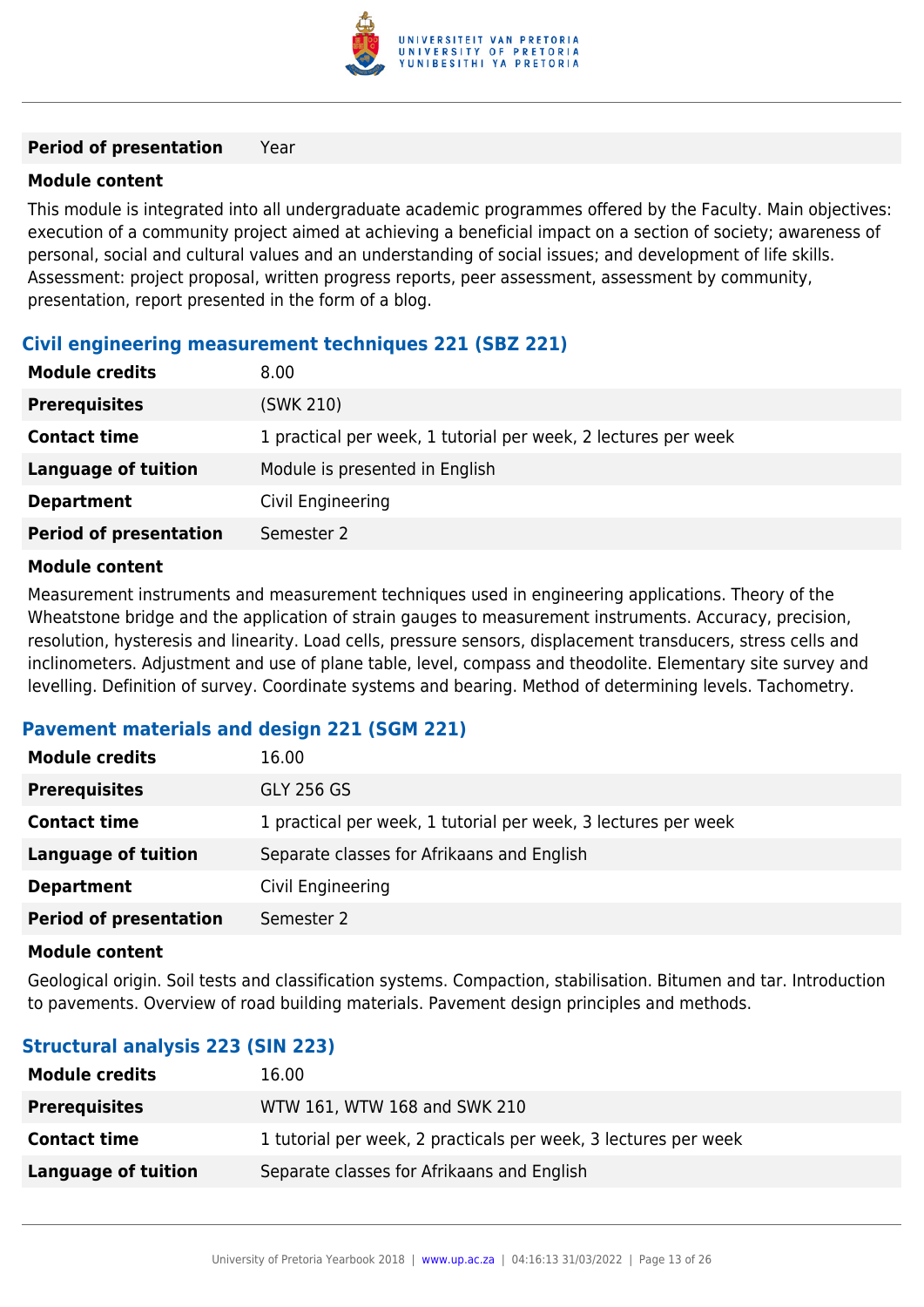

| <b>Department</b> | Civil Engineering |
|-------------------|-------------------|
|                   |                   |

**Period of presentation** Semester 2

#### **Module content**

Statically indeterminate beams. Euler buckling of columns with different boundary conditions. Virtual work. Analysis of statically indeterminate structures using the methods of super-position, slope-deflection and moment distribution (with sway and support displacement).

## **Professional and technical communication 210 (SJJ 210)**

| <b>Module credits</b>         | 8.00                                                   |
|-------------------------------|--------------------------------------------------------|
| <b>Prerequisites</b>          | No prerequisites.                                      |
| <b>Contact time</b>           | 2 lectures per week, 2 other contact sessions per week |
| <b>Language of tuition</b>    | Module is presented in English                         |
| <b>Department</b>             | Civil Engineering                                      |
| <b>Period of presentation</b> | Semester 1                                             |

#### **Module content**

Communicate effectively, both orally and in writing, with engineering audiences and the community at large. Written communication as evidenced by: uses appropriate structure, use of modern or electronic communication methods; style and language for purpose and audience; uses effective graphical support; applies methods of providing information for use by others involved in engineering activity; meets the requirements of the target audience. Effective oral communication as evidenced by appropriate structure, style and language; appropriate visual materials; delivers fluently; meets the requirements of the intended audience. Audiences range from engineering peers, management and lay persons, using appropriate academic or professional discourse. Typed reports range from short (300-1 000 word plus tables diagrams) to long (10 000-15 000 words plus tables, diagrams, references and appendices), covering material at exit level. Methods of providing information include the conventional methods of the discipline, for example engineering drawings, as well as subject-specific methods.

## **Strength of materials 210 (SWK 210)**

| <b>Module credits</b>         | 16.00                                                                                                                                                                                                                                  |
|-------------------------------|----------------------------------------------------------------------------------------------------------------------------------------------------------------------------------------------------------------------------------------|
| <b>Service modules</b>        | Faculty of Natural and Agricultural Sciences                                                                                                                                                                                           |
| <b>Prerequisites</b>          | Faculty of Engineering, Built Environment and Information Technology: SWK 122<br>and WTW 164 OR SWK 122, WTW 161 and WTW 168. Faculty of Natural and<br>Agricultural Sciences: SWK 122 and WTW 124 OR SWK 122, WTW 126 and WTW<br>128. |
| <b>Contact time</b>           | 2 tutorials per week, 4 lectures per week                                                                                                                                                                                              |
| <b>Language of tuition</b>    | Separate classes for Afrikaans and English                                                                                                                                                                                             |
| <b>Department</b>             | Civil Engineering                                                                                                                                                                                                                      |
| <b>Period of presentation</b> | Semester 1                                                                                                                                                                                                                             |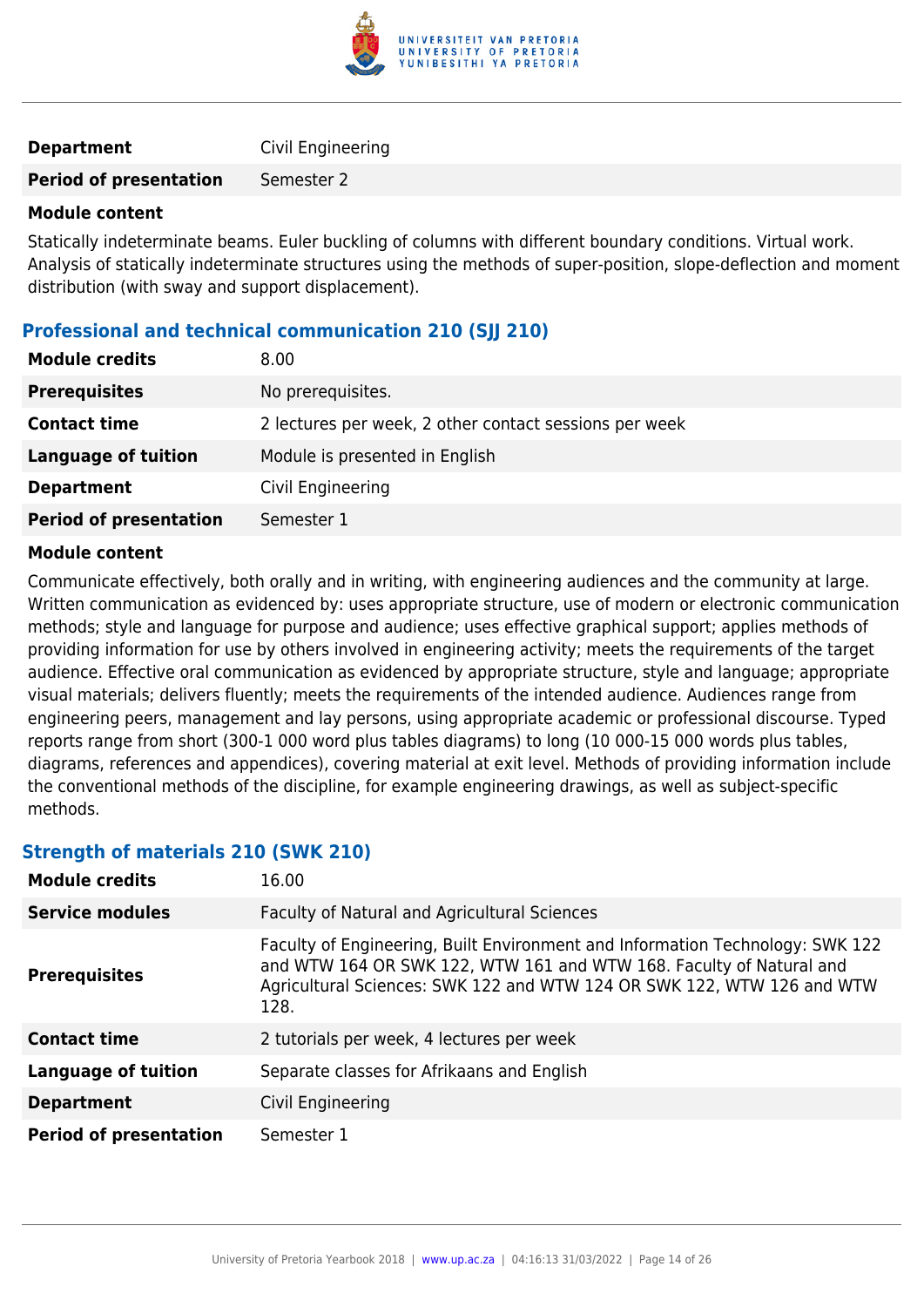

Stresses, strains and the mechanical properties of materials: Normal stress and shear stress, tension and compression, equilibrium in shear, factor of safety, design, shear strain, stress/strain diagram, Hooke's Law, Poisson's Ratio and the shear stress/strain diagram. Axial loads: Elastic deformation, displacements, statically determinate and indeterminate structures and thermal effects. Torsion: Torsion of circular bars and power transmission bending of straight members and composite beams. Transverse shear: Shear in straight members and shear flow. Combined loads: Thin walled pressure vessels and stresses as a result of combined loads. Stress transformation: Plane stress transformation, principle stresses, maximum values and stress variation in prismatic beams. Strain transformation: Plane strain transformation, principle strains, maximum values, strain gauges and rosettes and the relationship between E, G and ?. Design of beams from section characteristics. Deflection of beams: The elastic curve, integration method, Macaulay's method and superposition.

## **Statics 211 (SWK 211)**

| <b>Module credits</b>         | 16.00                                                           |
|-------------------------------|-----------------------------------------------------------------|
| <b>Prerequisites</b>          | <b>SWK 122</b>                                                  |
| <b>Contact time</b>           | 1 practical per week, 2 lectures per week, 3 tutorials per week |
| Language of tuition           | Module is presented in English                                  |
| <b>Department</b>             | Civil Engineering                                               |
| <b>Period of presentation</b> | Semester 1                                                      |

#### **Module content**

Centroids: centroids of lines, surfaces and volumes. Constraints and statical determinancy. Space trusses. Bending moments and cables: distributed loads, parabolic and uniform cables. Liquid statics: buoyancy. Elasticity: stress-strain, stiffness, elastic moduli relations, torsion. Deflection of beams: deriviation of differential equations, bending stresses. Friction: friction surfaces, wedges, screws, belt, bearings and rolling resistance. Work and energy, virtual work. Vibration.

#### **Mathematics 238 (WTW 238)**

| <b>Module credits</b>         | 16.00                                                                |
|-------------------------------|----------------------------------------------------------------------|
| <b>Service modules</b>        | Faculty of Engineering, Built Environment and Information Technology |
| <b>Prerequisites</b>          | WTW 256 and WTW 258 GS                                               |
| <b>Contact time</b>           | 2 tutorials per week, 4 lectures per week                            |
| <b>Language of tuition</b>    | Separate classes for Afrikaans and English                           |
| <b>Department</b>             | <b>Mathematics and Applied Mathematics</b>                           |
| <b>Period of presentation</b> | Semester 2                                                           |

#### **Module content**

Linear algebra, eigenvalues and eigenvectors with applications to first and second order systems of differential equations. Sequences and series, convergence tests. Power series with applications to ordinary differential equations with variable coefficients. Fourier series with applications to partial differential equations such as potential, heat and wave equations.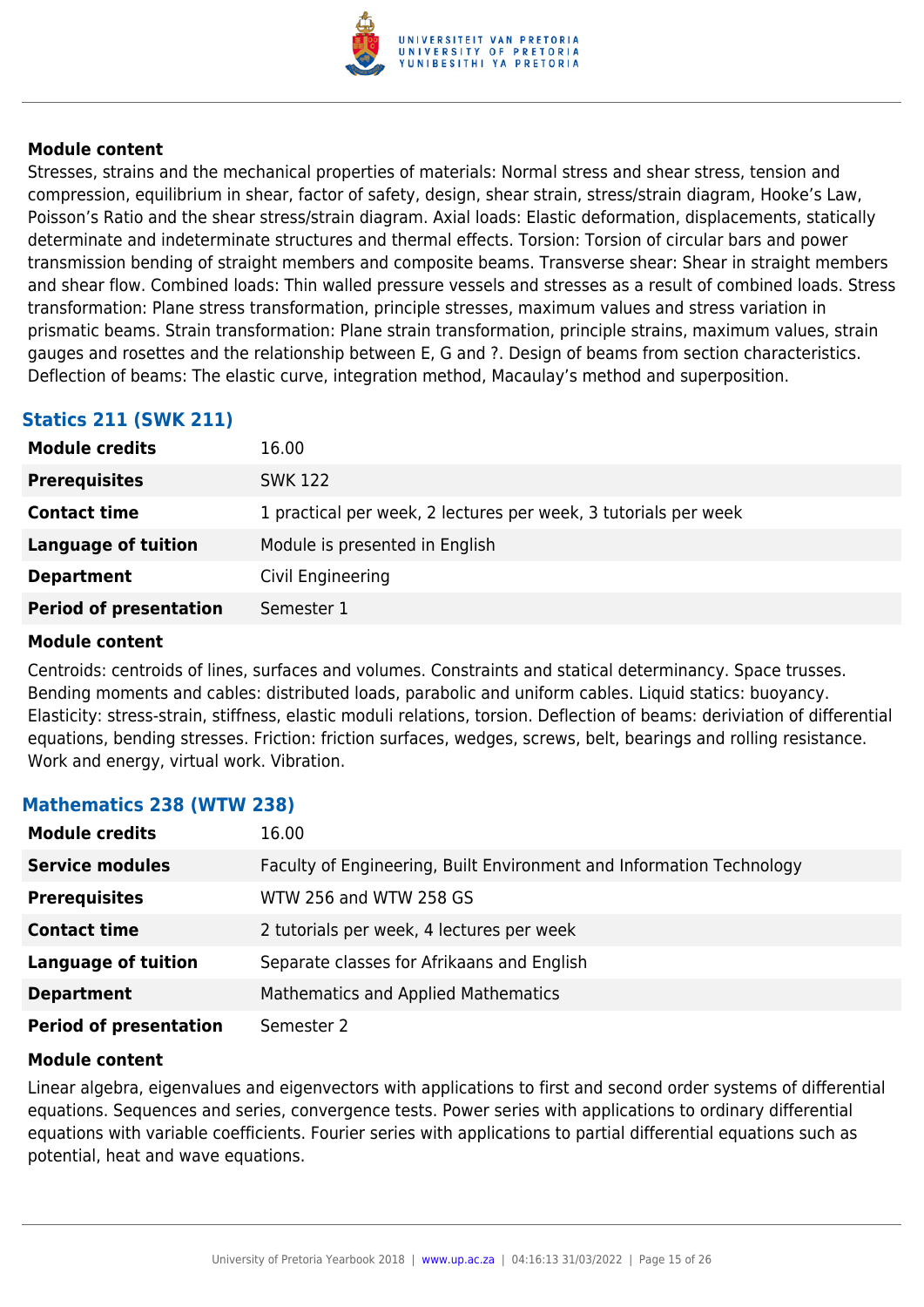

## **Differential equations 256 (WTW 256)**

| <b>Module credits</b>         | 8.00                                                                 |
|-------------------------------|----------------------------------------------------------------------|
| <b>Service modules</b>        | Faculty of Engineering, Built Environment and Information Technology |
| <b>Prerequisites</b>          | WTW 158 and WTW 164                                                  |
| <b>Contact time</b>           | 1 discussion class per week, 2 lectures per week                     |
| <b>Language of tuition</b>    | Separate classes for Afrikaans and English                           |
| <b>Department</b>             | Mathematics and Applied Mathematics                                  |
| <b>Period of presentation</b> | Semester 1                                                           |

#### **Module content**

Theory and solution methods for linear differential equations as well as for systems of linear differential equations. Theory and solution methods for first order non-linear differential equations. The Laplace transform with application to differential equations. Application of differential equations to modelling problems.

## **Calculus 258 (WTW 258)**

| <b>Module credits</b>         | 8.00                                                                 |
|-------------------------------|----------------------------------------------------------------------|
| <b>Service modules</b>        | Faculty of Engineering, Built Environment and Information Technology |
| <b>Prerequisites</b>          | WTW 158 and WTW 164                                                  |
| <b>Contact time</b>           | 1 tutorial per week, 2 lectures per week                             |
| <b>Language of tuition</b>    | Separate classes for Afrikaans and English                           |
| <b>Department</b>             | <b>Mathematics and Applied Mathematics</b>                           |
| <b>Period of presentation</b> | Semester 1                                                           |

#### **Module content**

Calculus of multivariable functions, directional derivatives. Extrema. Multiple integrals, polar, cylindrical and spherical coordinates. Line integrals and the theorem of Green. Surface integrals and the theorems of Gauss and Stokes.

#### **Numerical methods 263 (WTW 263)**

| <b>Module credits</b>         | 8.00                                                                 |
|-------------------------------|----------------------------------------------------------------------|
| <b>Service modules</b>        | Faculty of Engineering, Built Environment and Information Technology |
| <b>Prerequisites</b>          | WTW 164                                                              |
| <b>Contact time</b>           | 1 tutorial per week, 2 lectures per week                             |
| <b>Language of tuition</b>    | Separate classes for Afrikaans and English                           |
| <b>Department</b>             | Mathematics and Applied Mathematics                                  |
| <b>Period of presentation</b> | Semester 2                                                           |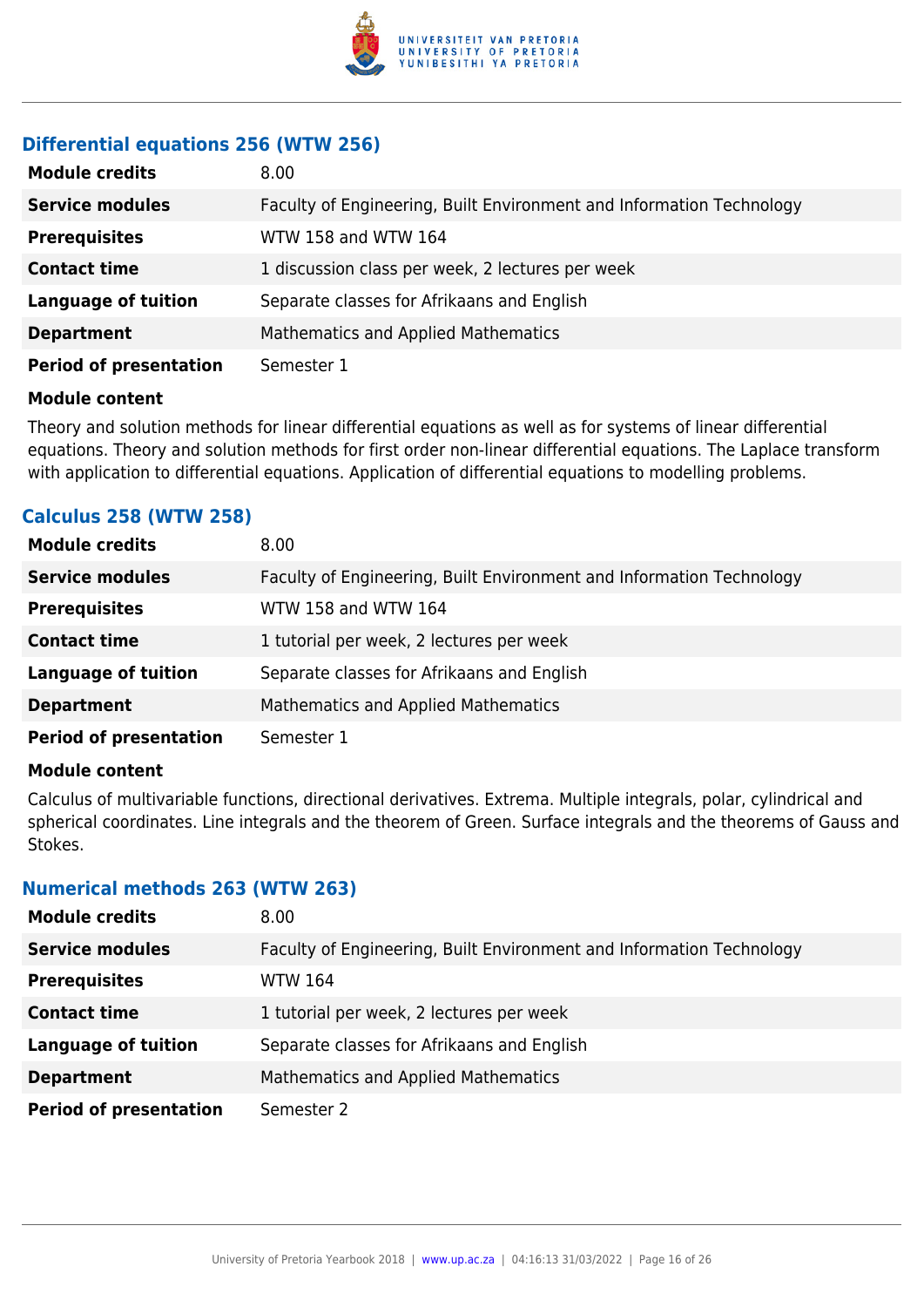

Numerical integration. Numerical methods to approximate the solution of non-linear equations, systems of equations (linear and non-linear), differential equations and systems of differential equations. Direct methods to solve linear systems of equations.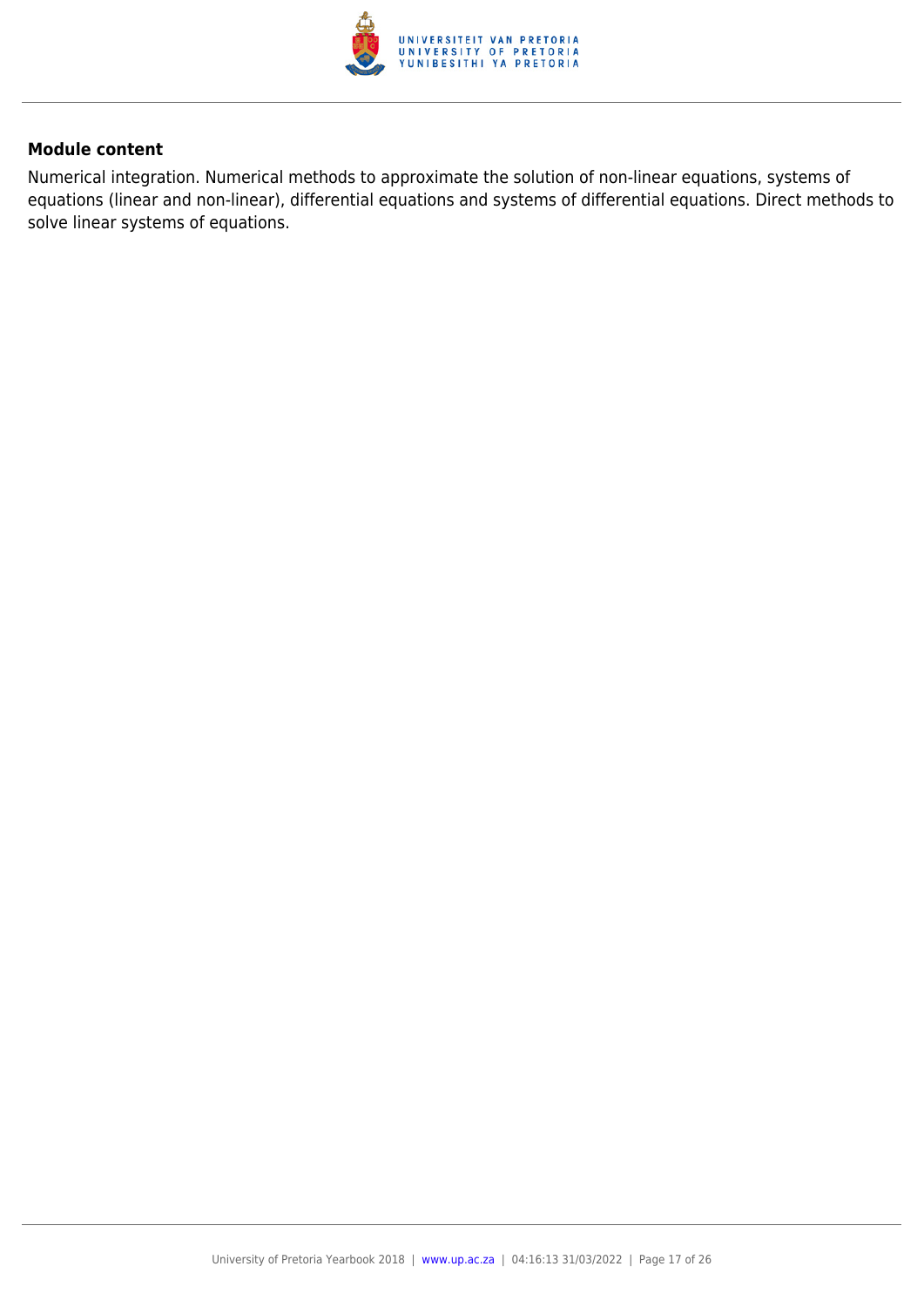

## Curriculum: Year 3

**Minimum credits: 154**

## **Core modules**

## **Programming and information technology 213 (MPR 213)**

| <b>Module credits</b>         | 16.00                                      |
|-------------------------------|--------------------------------------------|
| <b>Prerequisites</b>          | No prerequisites.                          |
| <b>Contact time</b>           | 2 practicals per week, 4 lectures per week |
| <b>Language of tuition</b>    | Separate classes for Afrikaans and English |
| <b>Department</b>             | Mechanical and Aeronautical Engineering    |
| <b>Period of presentation</b> | Semester 1                                 |
|                               |                                            |

#### **Module content**

Spreadsheet applications: Formulas and calculations, named ranges, plotting and trend lines, goal seek, linear programming, importing and exporting data, data navigation and filtering. Programming fundamentals: Names and objects, conditional and unconditional looping, branching, functions, modules, packages, reading and writing data files, graphical output (plotting). Solving simple problems using a high level programming language to develop, code and debug programs. Solving complex problems by breaking it down into a number of simple problems using concepts such as functions, modules and available packages. Programming principles are developed through solving mathematics and physics problems.

## **Civil building materials 321 (SBM 321)**

| <b>Module credits</b>         | 16.00                                                           |
|-------------------------------|-----------------------------------------------------------------|
| <b>Prerequisites</b>          | <b>SGM 221</b>                                                  |
| <b>Contact time</b>           | 1 tutorial per week, 2 practicals per week, 3 lectures per week |
| <b>Language of tuition</b>    | Separate classes for Afrikaans and English                      |
| <b>Department</b>             | Civil Engineering                                               |
| <b>Period of presentation</b> | Semester 2                                                      |

#### **Module content**

The behaviour, properties and application of cement and concrete products, structural steel, fibre reinforcing, polimers, masonry work and bituminuous materials.

## **Soil mechanics 311 (SGM 311)**

| <b>Module credits</b>  | 16.00                                                           |
|------------------------|-----------------------------------------------------------------|
| <b>Service modules</b> | Faculty of Natural and Agricultural Sciences                    |
| <b>Prerequisites</b>   | (SWK 210)                                                       |
| <b>Contact time</b>    | 1 practical per week, 2 tutorials per week, 3 lectures per week |
| Language of tuition    | Separate classes for Afrikaans and English                      |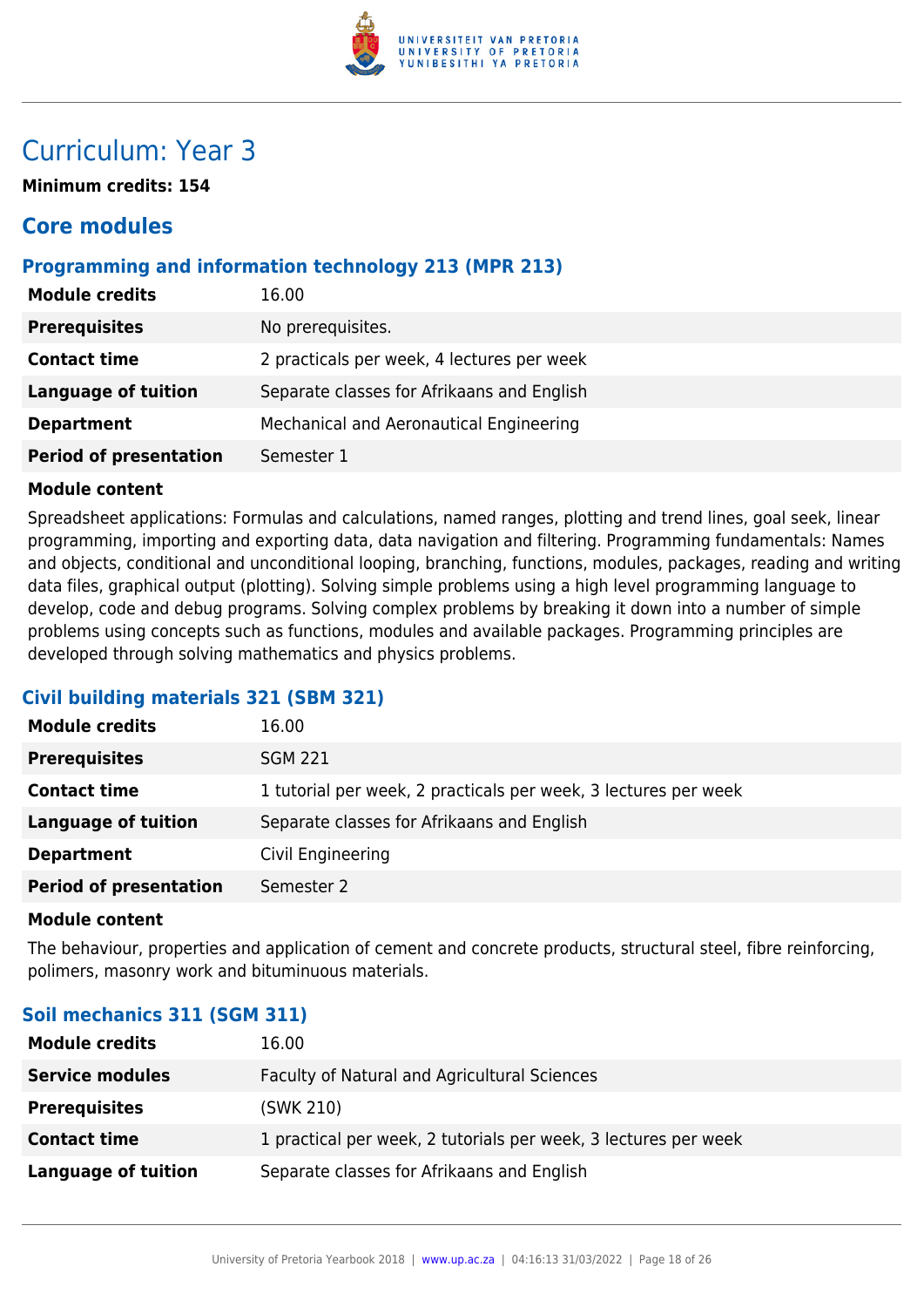

| <b>Department</b> | Civil Engineering |
|-------------------|-------------------|
|-------------------|-------------------|

#### **Period of presentation** Semester 1

#### **Module content**

Introduction to soil mechanics. Introduction to clay mineralogy. Mass, volume relationships and phases of soil. Groundwater flow and permeability. Effective stress principles. Suction pressures in saturated as well as partially saturated soil. The Mohr circle and stresses at a point. The Mohr-Coulomb strength theory and the stress-strain properties of soil. The Boussinesq theory. Consolidation theory and soil settlement.

## **Geotechnical engineering 323 (SGM 323)**

| <b>Module credits</b>         | 16.00                                                                    |
|-------------------------------|--------------------------------------------------------------------------|
| <b>Prerequisites</b>          | (SGM 311)                                                                |
| <b>Contact time</b>           | 1 practical per week, 2 discussion classes per week, 3 lectures per week |
| <b>Language of tuition</b>    | Separate classes for Afrikaans and English                               |
| <b>Department</b>             | Civil Engineering                                                        |
| <b>Period of presentation</b> | Semester 2                                                               |

#### **Module content**

Application of consolidation theory. Bearing capacity of soil and foundation design, Terzaghi and general methods. Horizontal stresses in soil and design of retaining structures, Rankine and Couloumb's methods. Slope stability including Bishop's method of slices. Introduction to site investigation.

## **Hydraulics 310 (SHC 310)**

| <b>Module credits</b>         | 16.00                                                                  |
|-------------------------------|------------------------------------------------------------------------|
| <b>Prerequisites</b>          | (SWK 210)                                                              |
| <b>Contact time</b>           | 1 discussion class per week, 1 practical per week, 4 lectures per week |
| Language of tuition           | Afrikaans and English are used in one class                            |
| <b>Department</b>             | Civil Engineering                                                      |
| <b>Period of presentation</b> | Semester 1                                                             |

#### **Module content**

Fluid properties and fundamental principles of applied hydrostatic, hydrostatic forces on bodies, buoyancy and stability of bodies. Kinematics, flow rate measurement and velocity determination. Pipe flow and real fluids. Basic principles of water purification and water treatment.

#### **Hydraulics 321 (SHC 321)**

| <b>Module credits</b> | 16.00                                                          |
|-----------------------|----------------------------------------------------------------|
| <b>Prerequisites</b>  | (SHC 310)                                                      |
| <b>Contact time</b>   | 1 practical per week, 1 tutorial per week, 4 lectures per week |
| Language of tuition   | Afrikaans and English are used in one class                    |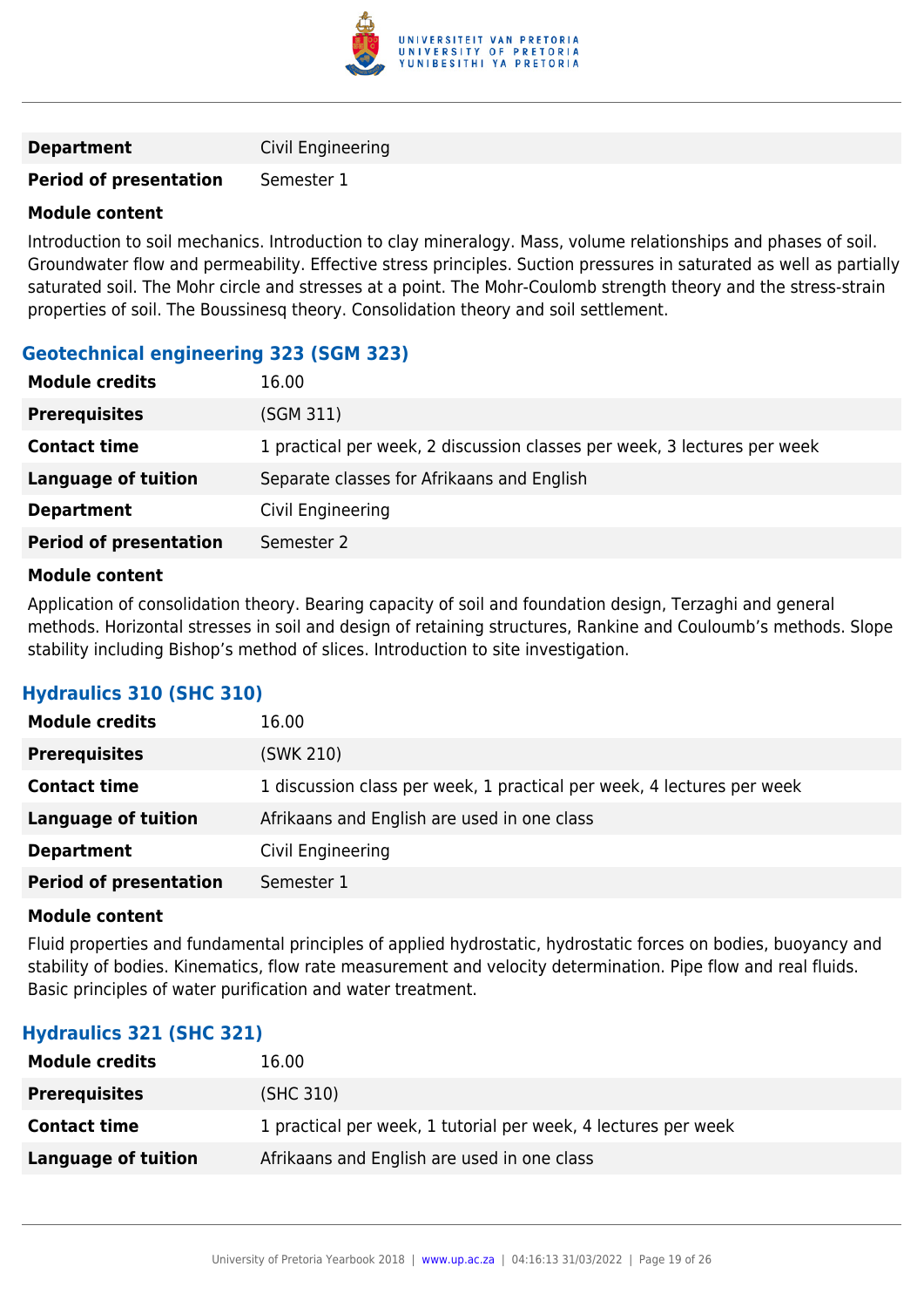

| <b>Department</b> | Civil Engineering |
|-------------------|-------------------|
|-------------------|-------------------|

**Period of presentation** Semester 2

#### **Module content**

Pipe network analyses and municipal services. Components of water distribution networks. Pump selection and water hammer analyses. Free surface flows and model analyses.

## **Timber design 310 (SIB 310)**

| <b>Module credits</b>         | 8.00                                       |
|-------------------------------|--------------------------------------------|
| <b>Prerequisites</b>          | <b>SIN 223 GS</b>                          |
| <b>Contact time</b>           | 1 tutorial per week, 2 lectures per week   |
| <b>Language of tuition</b>    | Separate classes for Afrikaans and English |
| <b>Department</b>             | Civil Engineering                          |
| <b>Period of presentation</b> | Semester 1                                 |

#### **Module content**

Self-weight, imposed and wind loads. Principles of limit-states design. Timber as a structural material, design of tension, compression and bending members (laterally braced and unbraced), beam columns, trusses and bracing.

#### **Civil engineering economics 310 (SIE 310)**

| <b>Module credits</b>         | 8.00 <sub>1</sub>                                      |
|-------------------------------|--------------------------------------------------------|
| <b>Prerequisites</b>          | No prerequisites.                                      |
| <b>Contact time</b>           | 2 lectures per week, 2 other contact sessions per week |
| <b>Language of tuition</b>    | Module is presented in English                         |
| <b>Department</b>             | Civil Engineering                                      |
| <b>Period of presentation</b> | Semester 1                                             |

#### **Module content**

Introduction to engineering economics: Basic guidelines, assessment of alternative investment possibilities. Equal annual cash flow, current value, internal rate of return, cost benefit relationship. Economic evaluation of projects: Influence of depreciation on the economics of projects, determination of income tax implications of decisions, economic analysis of multiple alternatives, the influence of inflation on the economics of projects, application of the theory of probability for economics studies, economic studies on the

## replacement of equipment.

## **Structural analysis 311 (SIN 311)**

| <b>Module credits</b> | 8.00                                                           |
|-----------------------|----------------------------------------------------------------|
| <b>Prerequisites</b>  | <b>SIN 223</b>                                                 |
| <b>Contact time</b>   | 1 practical per week, 1 tutorial per week, 2 lectures per week |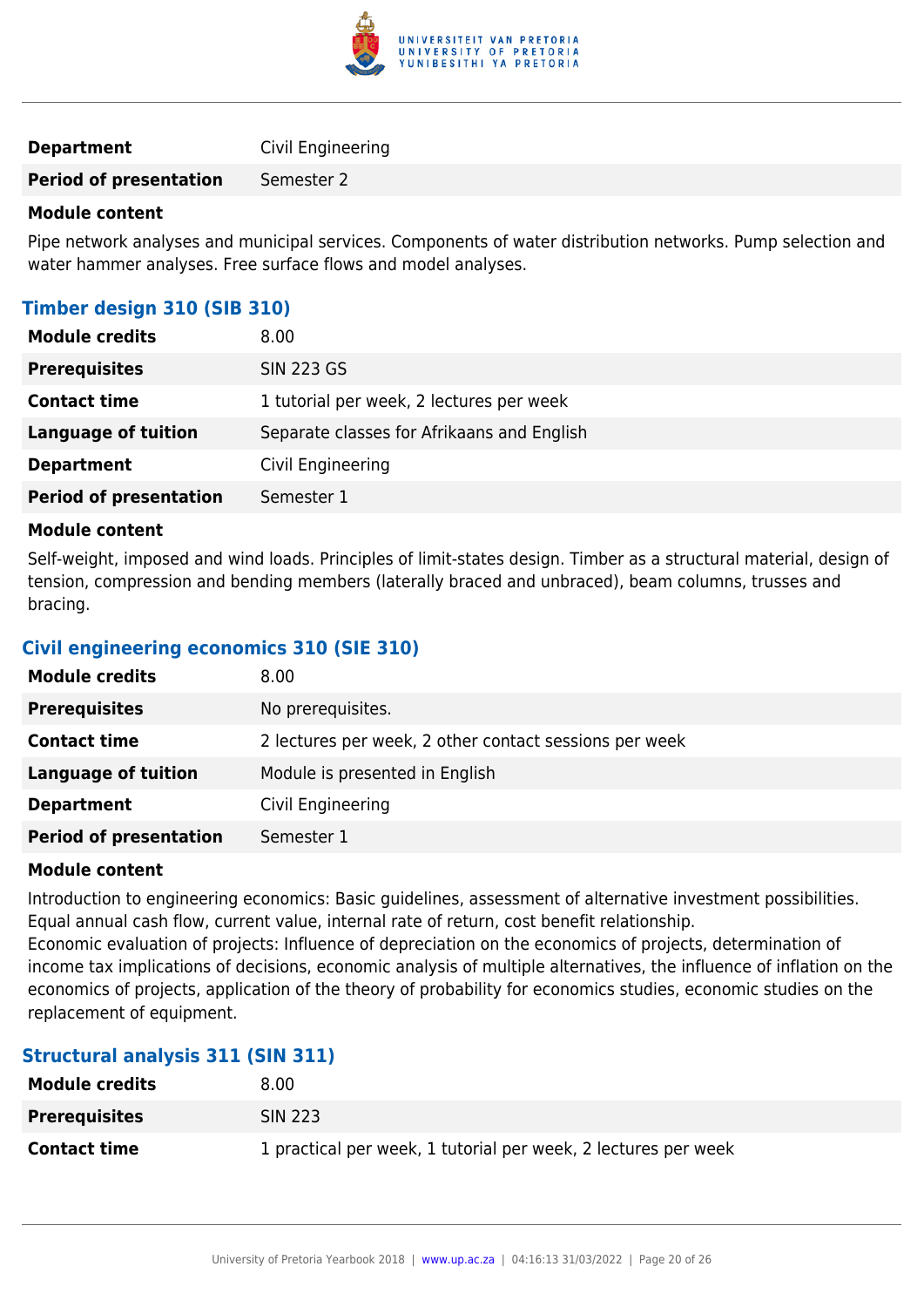

| Language of tuition           | Separate classes for Afrikaans and English |
|-------------------------------|--------------------------------------------|
| <b>Department</b>             | Civil Engineering                          |
| <b>Period of presentation</b> | Semester 1                                 |

Analysis of symmetrical structures using slope-deflection equations or moment-distribution; three dimensional structures and grillages; plastic analysis of frames; matrix methods; influence lines.

#### **Structural concrete 325 (SIN 325)**

| <b>Module credits</b>         | 16.00                                                          |
|-------------------------------|----------------------------------------------------------------|
| <b>Prerequisites</b>          | <b>SIN 223</b>                                                 |
| <b>Contact time</b>           | 1 practical per week, 1 tutorial per week, 4 lectures per week |
| Language of tuition           | Separate classes for Afrikaans and English                     |
| <b>Department</b>             | Civil Engineering                                              |
| <b>Period of presentation</b> | Semester 2                                                     |
|                               |                                                                |

#### **Module content**

Properties of reinforced concrete. Principles of limit states design. Analysis and design of sections in flexure and in compression combined with flexure. Design for shear and torsion. Bond and anchorage. Serviceability requirements: Detailing and span-effective depth ratios. Design of footings and short columns.

Behaviour and design of beams, slabs (solid, ribbed and waffle slabs, flat plates and flat slabs), columns (slender columns and biaxial bending), footings (simple and combined footings) and stairs. Introduction to the design of prestressed concrete flexural members.

#### **Transportation engineering 323 (SVC 323)**

| <b>Module credits</b>         | 16.00                                      |
|-------------------------------|--------------------------------------------|
| <b>Prerequisites</b>          | <b>BES 220</b>                             |
| <b>Contact time</b>           | 2 practicals per week, 4 lectures per week |
| <b>Language of tuition</b>    | Separate classes for Afrikaans and English |
| <b>Department</b>             | Civil Engineering                          |
| <b>Period of presentation</b> | Semester 2                                 |

#### **Module content**

Introduction to transportation engineering; vehicle performance and motion; traffic analysis techniques; traffic data collection; capacity and level of service analysis; railway engineering; airport capacity; geometric road design; cross-section, horizontal and vertical alignment; urban streets; layout considerations and intersection design; traffic control; traffic safety.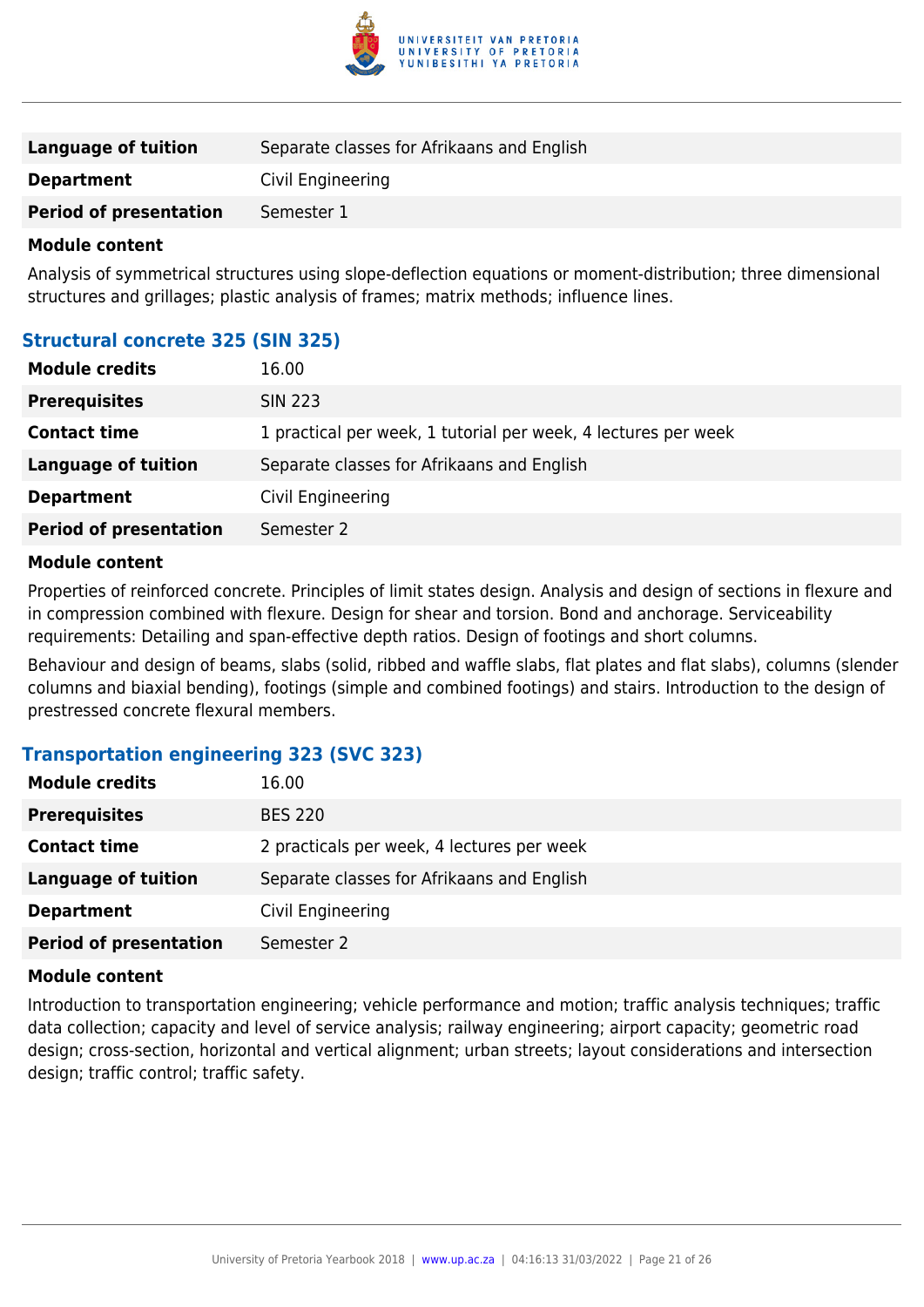

## Curriculum: Final year

**Minimum credits: 158**

## **Core modules**

## **Engineering professionalism 410 (IPI 410)**

| <b>Module credits</b>         | 8.00                                                  |
|-------------------------------|-------------------------------------------------------|
| <b>Prerequisites</b>          | No prerequisites.                                     |
| <b>Contact time</b>           | 1 other contact session per week, 2 lectures per week |
| <b>Language of tuition</b>    | Module is presented in English                        |
| <b>Department</b>             | Engineering and Technology Management                 |
| <b>Period of presentation</b> | Semester 1                                            |

#### **Module content**

Requirements to maintain continued competence and to keep abreast of up-to date tools and techniques. ECSA code of conduct, Continuing Professional Development, ECSA outcomes, ECSA process and reasons for registration as CEng and PrEng. Displays understanding of the system of professional development. Accepts responsibility for own actions. Displays judgment in decision making during problem solving and design. Limits decision making to area of current competence. Reason about and make judgment on ethical aspects in case study context. Discerns boundaries of competence in problem solving and design. Case studies typical of engineering practice situations in which the graduate is likely to participate.

## **Civil engineering construction management 420 (SBZ 420)**

| <b>Module credits</b>         | 16.00                                                          |
|-------------------------------|----------------------------------------------------------------|
| <b>Prerequisites</b>          | (SVC 412)                                                      |
| <b>Contact time</b>           | 1 practical per week, 1 tutorial per week, 4 lectures per week |
| <b>Language of tuition</b>    | Module is presented in English                                 |
| <b>Department</b>             | Civil Engineering                                              |
| <b>Period of presentation</b> | Semester 2                                                     |

#### **Module content**

Planning, needs assessment and performance indicators for contracts. Civil Engineering Project: client, consultant and contractors expectations and responsibilities. Tender process, construction process, application of OHS Act and Mine, Health and Safety Act, conditions of contract and claims, insurances, engineering economics, programming, costing, 1509001: quality management systems, life cycle concepts, maintenance cycle, maintenance management.

## **Computer applications in civil engineering 420 (SCA 420)**

| <b>Module credits</b> | 16.00                                                            |
|-----------------------|------------------------------------------------------------------|
| <b>Prerequisites</b>  | (SHC 410), (SIN 411), (SIN 413), (SGM 323), (SVC 412)            |
| <b>Contact time</b>   | 2 practicals per week, 2 tutorials per week, 3 lectures per week |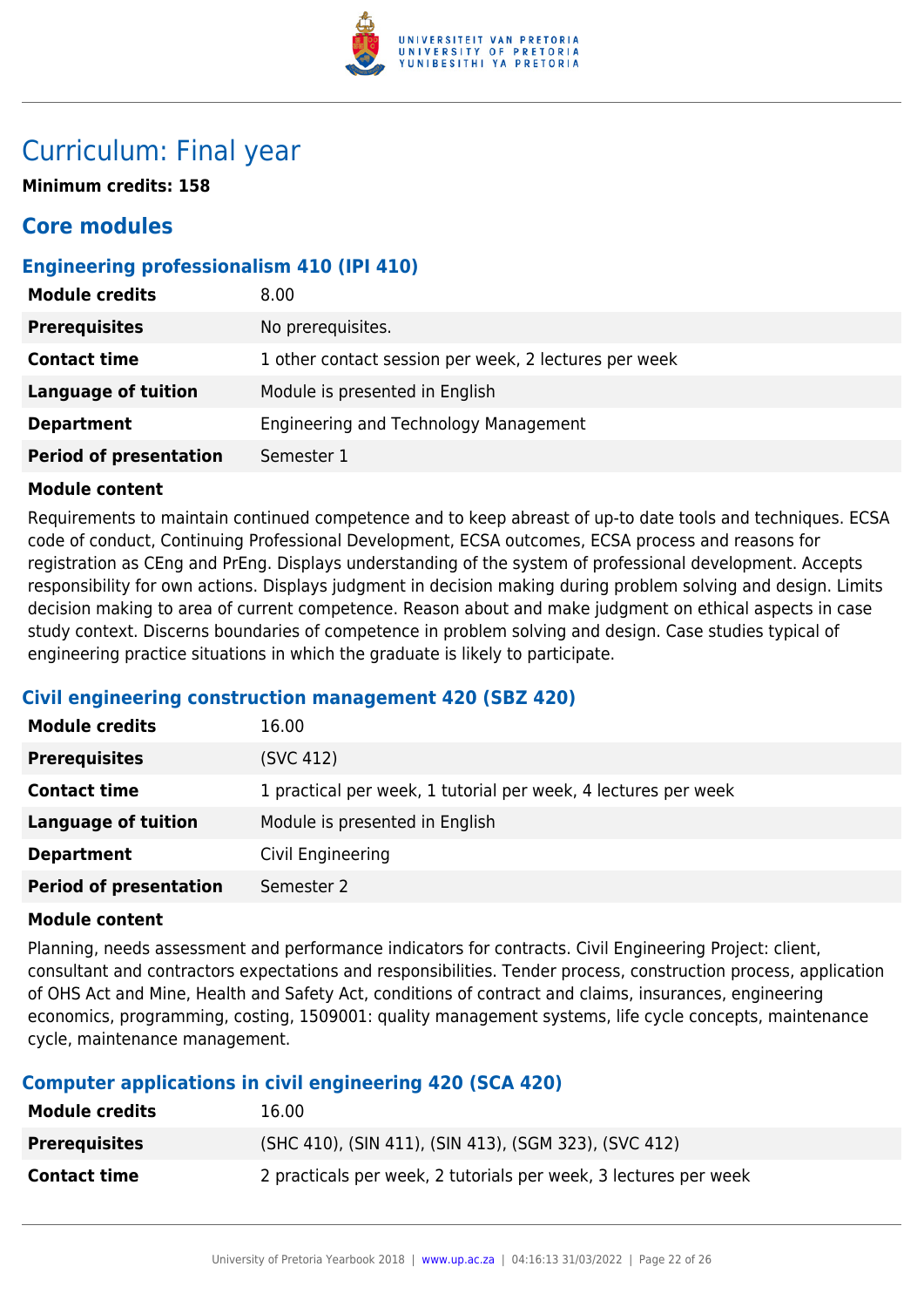

| Language of tuition           | Separate classes for Afrikaans and English |
|-------------------------------|--------------------------------------------|
| <b>Department</b>             | Civil Engineering                          |
| <b>Period of presentation</b> | Semester 2                                 |

In this module commercially available computer packages will be used to develop models based on Finite Elements, Finite Differences and other approaches. Limitations and simple checks to ensure consistency of commonly used design software packages will be illustrated. Basic principles and techniques will be discussed and the effect of aspects such as meshing, element choice, boundary conditions and material properties will be investigated. Applications within the various fields of Civil Engineering will be considered. Results obtained from models will be compared to actual experimental results. This module will contain groupwork and multidisciplinary problems will be solved.

## **Detailed design 420 (SDO 420)**

| <b>Module credits</b>         | 24.00                                                          |
|-------------------------------|----------------------------------------------------------------|
| <b>Prerequisites</b>          | (SHC 410), (SIN 411), (SIN 413), (SGM 323), (SVC 412)          |
| <b>Contact time</b>           | 1 practical per week, 1 tutorial per week, 5 lectures per week |
| <b>Language of tuition</b>    | Separate classes for Afrikaans and English                     |
| <b>Department</b>             | Civil Engineering                                              |
| <b>Period of presentation</b> | Semester 2                                                     |

#### **Module content**

The module focuses on design applications. The student is exposed to the application of the classic disciplines of structures, geotechnical, hydraulics and transportation in detail design. Supervisors select the most valuable application in each discipline. Typical examples include the following:

- Structures: Multi storey buildings with reinforced concrete frames and slabs
- Hydraulics: Pump lines and stations
- Geotechnical: Slimes dams
- Transportation: Traffic impact studies, pavement design and analysis

The applications selected for each discipline may vary from year to year.

## **Environmental geotechnology 421 (SEV 421)**

| <b>Module credits</b>         | 16.00                                                          |
|-------------------------------|----------------------------------------------------------------|
| <b>Prerequisites</b>          | No prerequisites.                                              |
| <b>Contact time</b>           | 1 practical per week, 1 tutorial per week, 4 lectures per week |
| Language of tuition           | Separate classes for Afrikaans and English                     |
| <b>Department</b>             | Civil Engineering                                              |
| <b>Period of presentation</b> | Semester 2                                                     |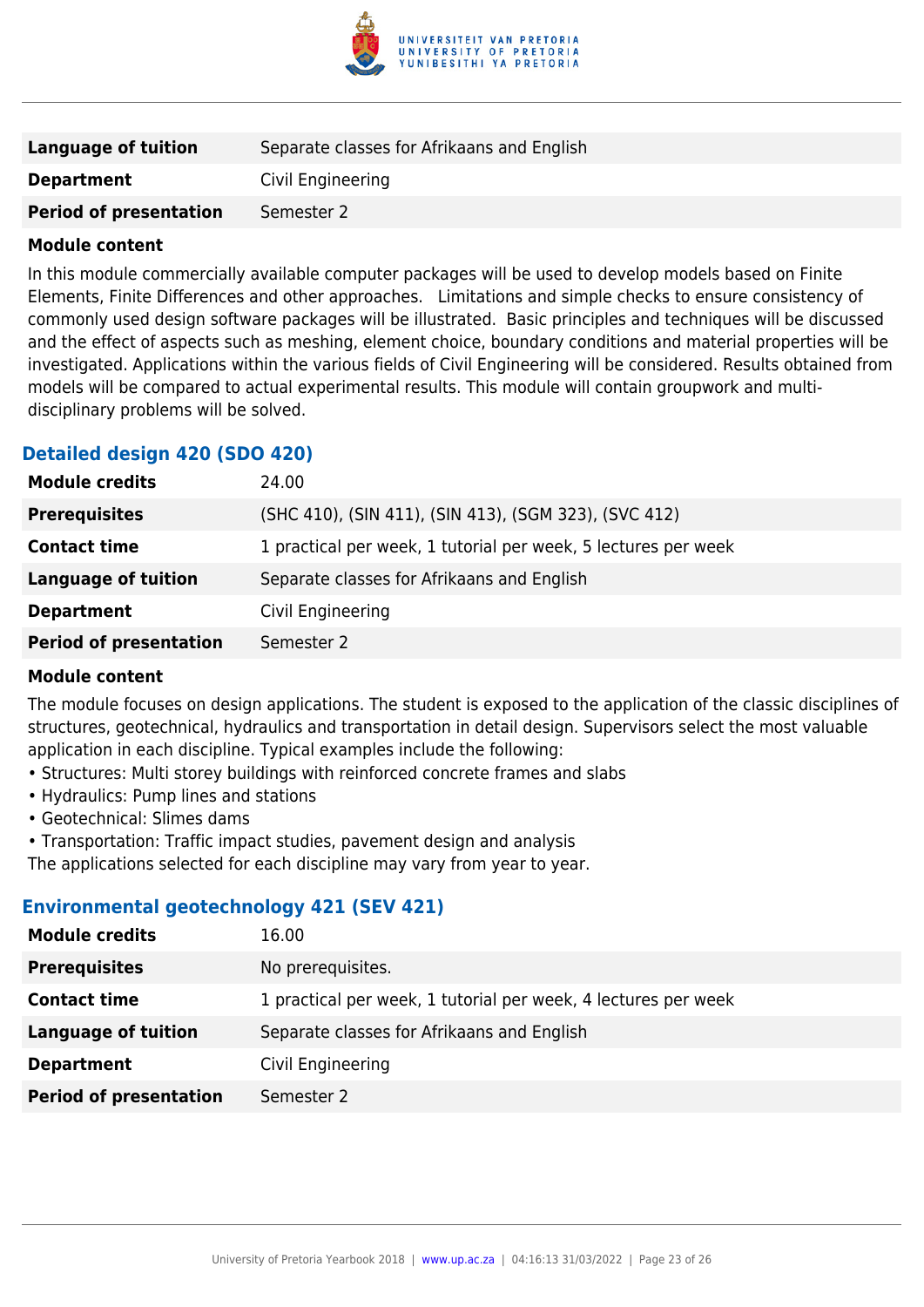

Regulatory framework, site investigation, site restoration, and waste disposal. Site characterization methods. Waste types and properties. Subsurface contaminant transport. Multiphase fluid flow. Design of waste containment and waste disposal systems. Review of remedial alternatives with emphasis on in situ technologies. Case histories. Integrated environmental management processes. Environmental legislation in South Africa. Environmental impact, environmental auditing and risk analysis. ISO 140000: what it entails and how it is applied. Community participation.

## **Hydraulics 410 (SHC 410)**

| <b>Module credits</b>         | 16.00                                                          |
|-------------------------------|----------------------------------------------------------------|
| <b>Prerequisites</b>          | (SHC 310), SHC 321GS                                           |
| <b>Contact time</b>           | 1 practical per week, 1 tutorial per week, 4 lectures per week |
| <b>Language of tuition</b>    | Separate classes for Afrikaans and English                     |
| <b>Department</b>             | Civil Engineering                                              |
| <b>Period of presentation</b> | Semester 1                                                     |

#### **Module content**

Sediment transportation, hydraulic structures, bridges and culvert hydraulics, stormwater handling. Hydrology, flood hydrology, creation of runoff records and the simulation of surface water resources, creation of stochastic sequences and the reliability analysis of surface water resources.

## **Structural steel 415 (SIN 415)**

| <b>Module credits</b>         | 16.00                                                          |
|-------------------------------|----------------------------------------------------------------|
| <b>Prerequisites</b>          | (SIN 323) (SIN 325)                                            |
| <b>Contact time</b>           | 1 practical per week, 1 tutorial per week, 4 lectures per week |
| <b>Language of tuition</b>    | Separate classes for Afrikaans and English                     |
| <b>Department</b>             | Civil Engineering                                              |
| <b>Period of presentation</b> | Semester 1                                                     |

#### **Module content**

Stability of beams. Material properties. Analysis and limit states design of tension, compression and flexural members, and beam-columns. Design of trusses, simple framed structures and connections. Analysis and design composite steel beam and concrete slab construction, Moment connections, Elastic and plastic design of portal, industrial and building structures.

## **Practical training 410 (SPY 410)**

| <b>Module credits</b> | 16.00                                      |
|-----------------------|--------------------------------------------|
| <b>Prerequisites</b>  | No prerequisites.                          |
| <b>Contact time</b>   | 1 other contact session per week           |
| Language of tuition   | Separate classes for Afrikaans and English |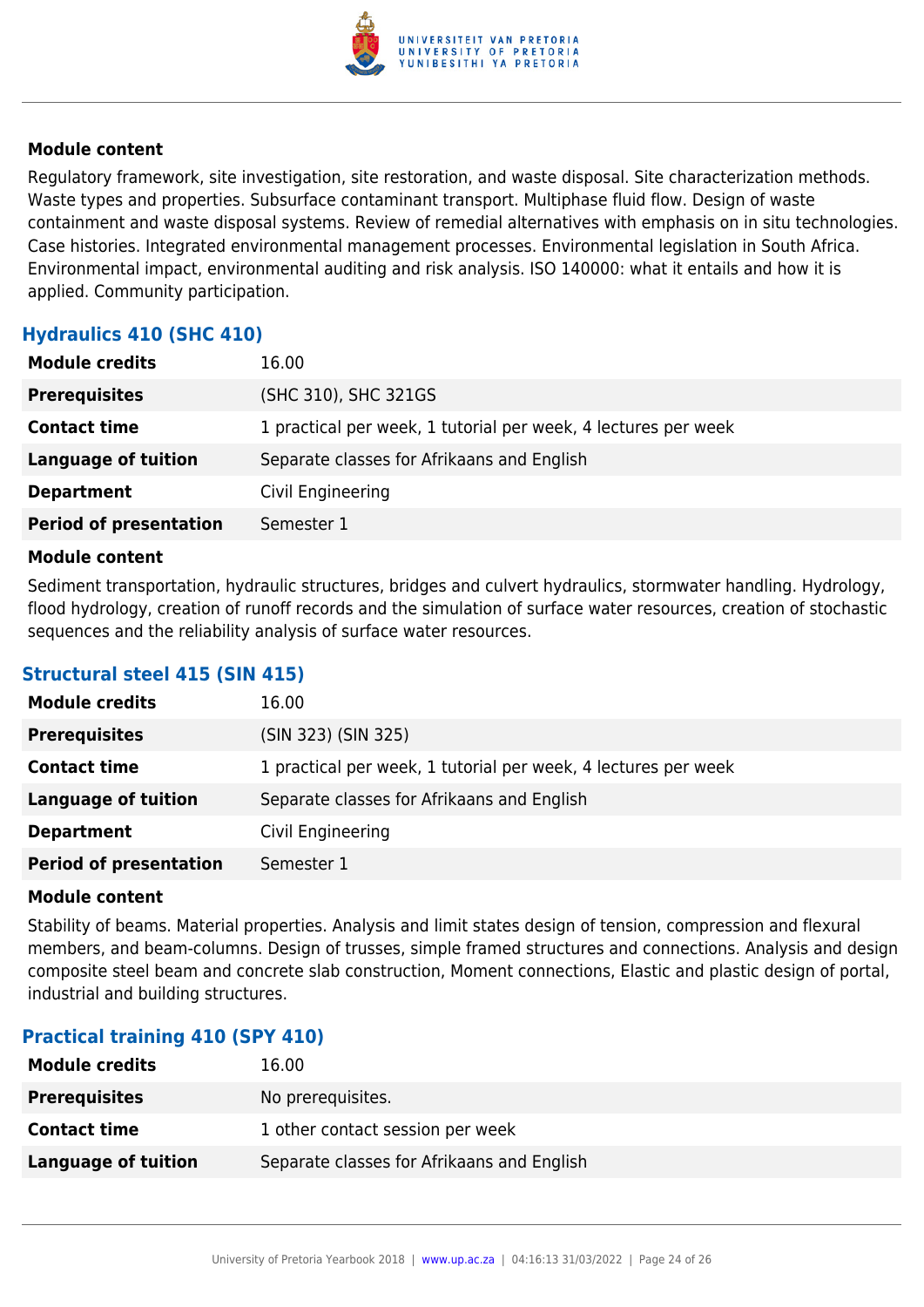

| Civil Engineering |
|-------------------|
|                   |

#### **Period of presentation** Semester 1

#### **Module content**

\*Attendance module only

During or at the end of the third year of study, students in civil engineering undergo at least 6 weeks of prescribed training in the industry. A satisfactory report on the practical training must be submitted to the Student Administration within one week of registration.

## **Research project 412 (SSC 412)**

| <b>Module credits</b>         | 30.00                                                       |
|-------------------------------|-------------------------------------------------------------|
| <b>Prerequisites</b>          | (SHC 321) (SIN 323) (SIN 324) (SGM 323) (SBM 321) (SVC 323) |
| <b>Contact time</b>           | 2 tutorials per week, 6 practicals per week                 |
| <b>Language of tuition</b>    | Separate classes for Afrikaans and English                  |
| <b>Department</b>             | Civil Engineering                                           |
| <b>Period of presentation</b> | Semester 1                                                  |
|                               |                                                             |

#### **Module content**

In the first semester, two full days of the week must be used by final-year students for the execution of an analytical and/or experimental research project.

## **Infrastructure planning 412 (SVC 412)**

| <b>Module credits</b>         | 16.00                                      |
|-------------------------------|--------------------------------------------|
| <b>Prerequisites</b>          | (SIE 310/BIE 310) (SVC 323)                |
| <b>Contact time</b>           | 2 practicals per week, 4 lectures per week |
| <b>Language of tuition</b>    | Separate classes for Afrikaans and English |
| <b>Department</b>             | Civil Engineering                          |
| <b>Period of presentation</b> | Semester 1                                 |

#### **Module content**

Introduction to the basic concepts of urban and regional planning. The planning process, policy and institutional framework in which planning functions in SA. The interaction and co-operation of land and space, economy, politics and social aspects related to space in decision making. Interventions for sustainable development planning and design; definitions and rationale for land-use management and the strategic integrated development planning process. Infrastructure system evaluation, risk assessment, feasibility and decision analysis. Life cycle costing of infrastructure. Demand and supply analysis. Demand forecasting models.

The information published here is subject to change and may be amended after the publication of this information. The [General Regulations \(G Regulations\)](https://www.up.ac.za/yearbooks/2018/rules/view/REG) apply to all faculties of the University of Pretoria. It is expected of students to familiarise themselves well with these regulations as well as with the information contained in the [General Rules](https://www.up.ac.za/yearbooks/2018/rules/view/RUL) section.